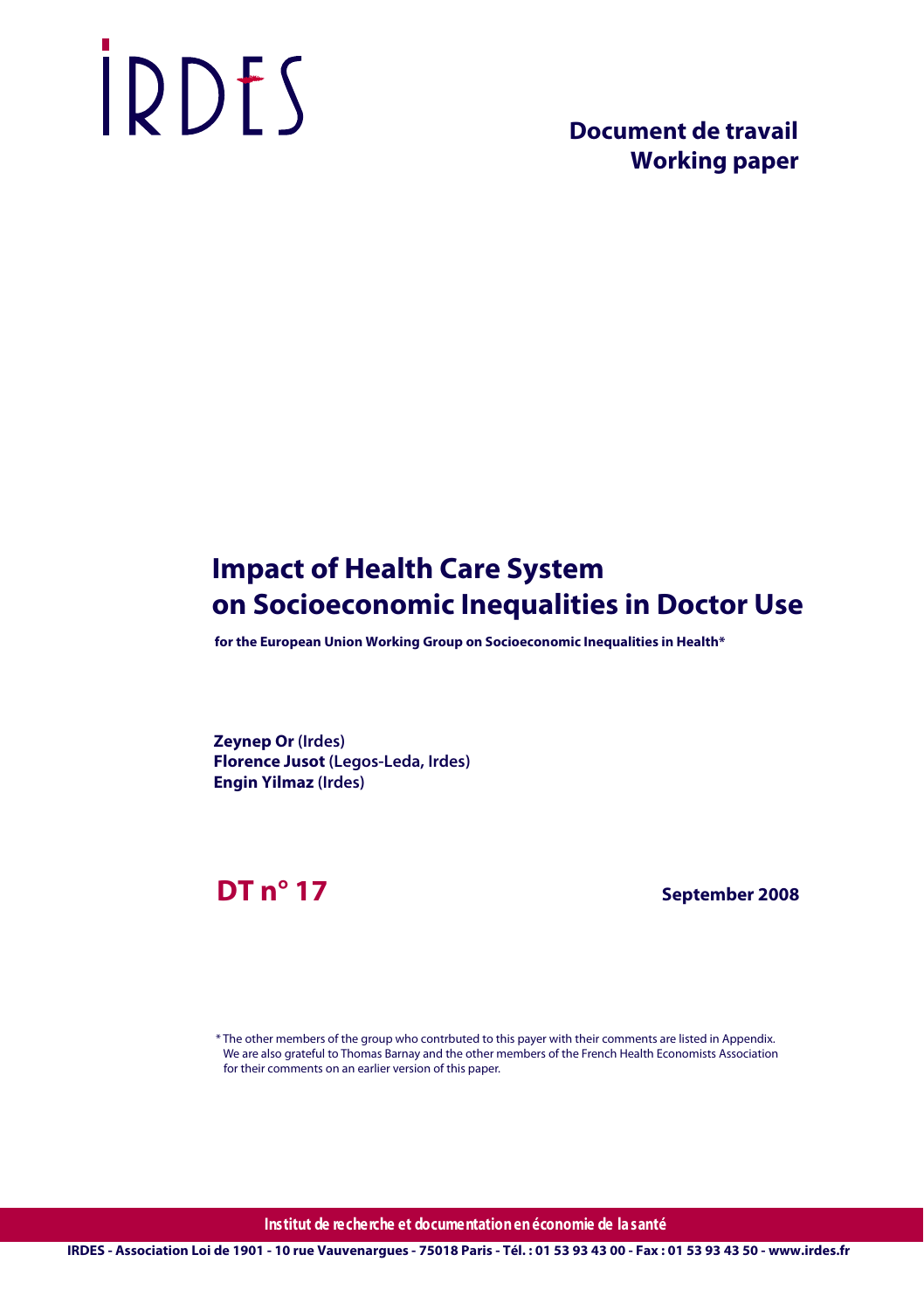# **Impact of health care system on socioeconomic inequalities in doctor use\***

Zeynep Or <sup>1,2,</sup>, Florence Jusot<sup>2,3,</sup>, Engin Yilmaz<sup>2</sup>

for the European Union Working Group on Socioeconomic Inequalities in Health\*

### **Abstract**

This study examines the impact of health system characteristics on social inequities in health care use in Europe, using data from national surveys in 13 European countries. Multilevel logistic regression models are estimated to separate the individual level determinants of generalist and specialist use from the health system level and country specific factors. The results suggest that beyond the division between public and private funding and cost-sharing arrangements in health system, the role given to the general practitioners and/or the organization of the primary care might be essential for reducing social inequities in health care utilisation.

**Keywords :** Equity, Health system, Doctor utilisation, Multilevel, International

**JEL classification:** I12 ; I18 ; O57

The other members of the group who contributed to this payer with their comments are listed in Appendix. We are also grateful to Thomas Barnay and the other members of the French Health Economists Association for their comments on an earlier version of this paper.

 $\frac{1}{1}$  Corresponding author: Zeynep Or, IRDES, 10 rue Vauvenargues, 75018 Paris, France: or@irdes.fr 2

IRDES, Research and information institute for health economics, 10 rue Vauvenargues, 75018 Paris, France.

<sup>3</sup> Paris-Dauphine University , LEGOS, Place du Maréchal de Lattre de Tassigny 75775 PARIS Cedex 16 France.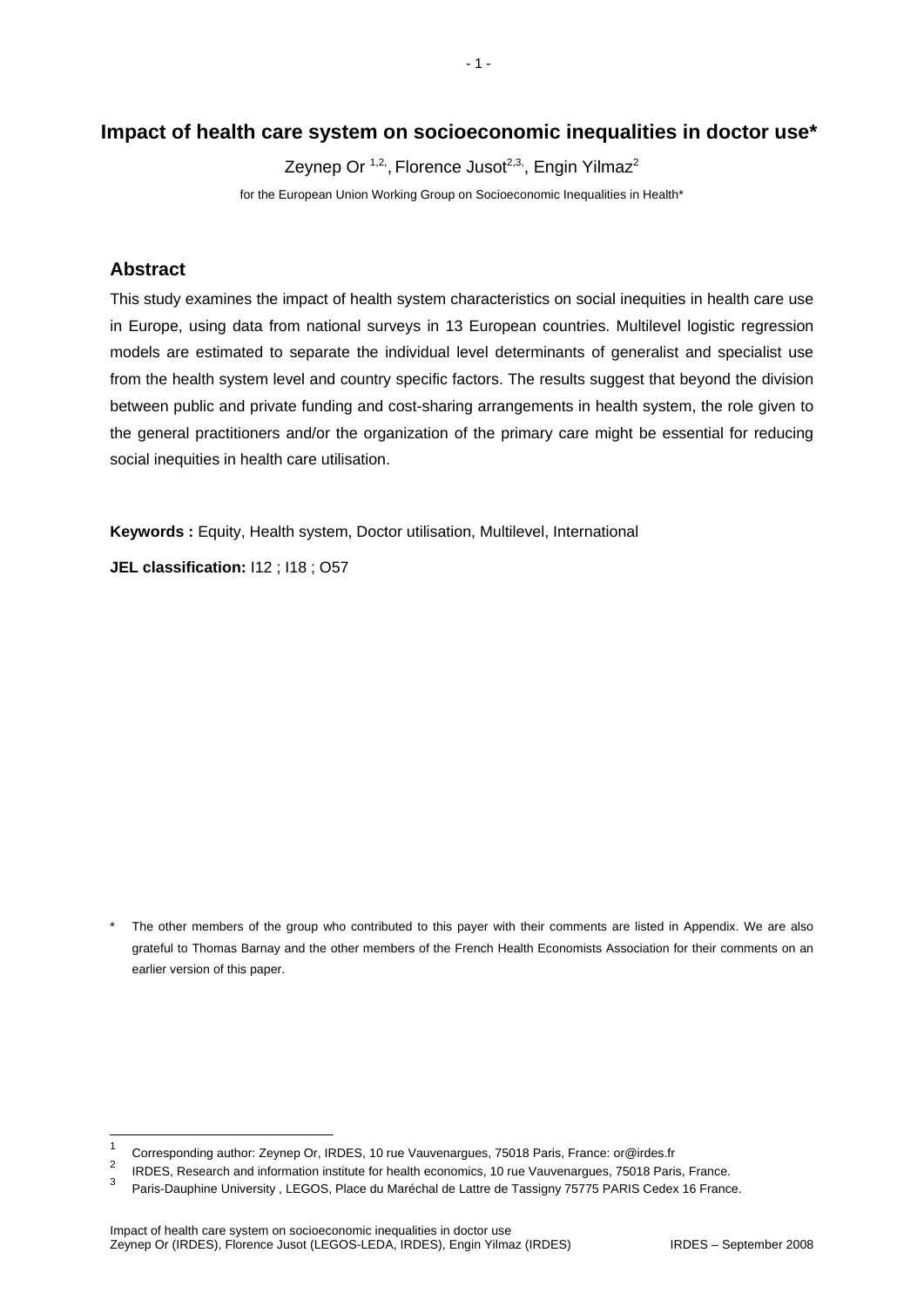#### **Impact of health care system on socioeconomic inequalities in doctor use**

#### **1. Introduction**

Access to health care constitutes a basic right according to the Charter of Fundamental Rights of the European Union. However, it is well demonstrated that there are significant social inequalities in use of health services in all European countries (van Doorsler *et al*., 2000; Hanratty *et al* 2007). The principal of horizontal equity requires that people in equal need of care are treated equally irrespective of their income, race or social position. In particular, the work by the Ecuity project draw attention to a "prorich" bias in the use of specialist care in Europe, whereas access to primary care was more equitably distributed across socioeconomic groups in most countries (Couffinhal *et al.*, 2004; van Doorslaer and Koolman, 2004; van Doorslaer *et al*., 2006). At the same time, these studies show that the magnitude and direction of these inequalities vary significantly from one country to other. For example, in Ireland and Great Britain, there seem to be a "pro-poor" bias in the use of GP services while the opposite is observed in Portugal and in Finland. Again, the observed inequalities in specialist use vary significantly across European countries, being particularly marked in some countries despite universal health coverage (Hanratty, Zhang, Whitehead 2007).

In order to explain these inequalities, most attention has been paid to the factors influencing the individual demand for care. Two lines of explanations have been proposed. First, the results of the Equity project confirmed the role of the direct cost of care in driving inequalities in health-care use, in particular, variations in specialists use being explained by the possession (or not) of complementary health insurance (Bongers *et al.*, 1997 ; van Doorsler *et al.*, 2000 ; van Doorslaer & Masseria, 2004). A second explanation, suggested by health capital models (Grossman, 2000) and social literature is the existence of cultural and informational barriers (lack of knowledge of care pathways) and a lack of incentives which explain the reluctance of the poorest and least educated to use health care (Alberts *et al.*, 1997, 1998; Couffinhal *et al.*, 2005a).

However, very little attention has been paid to the impact of health system organisation on these inequalities in health care use, and in particular as a factor which might explain variations across countries. While, the Ecuity project looked at the role of insurance coverage (differences in private health insurance status) in generating inequity (van Doorsler *et al.*, 2000; van Doorslaer and Masseria, 2004), the impact of other characteristics of health systems with universal coverage have not been extensively explored. Even under a system of "universal coverage, the comprehensiveness of the care provided varies from country to country. In addition, there may be other non-financial factors involved, including supply-side variations in care and the roles given to different actors in the system, which would determine the utilisation of health care by different socioeconomic groups.

In the context of ongoing health care reforms in most European countries in financing and providing health care, it is important to identify the impact of different institutional features on access to care by socioeconomic status.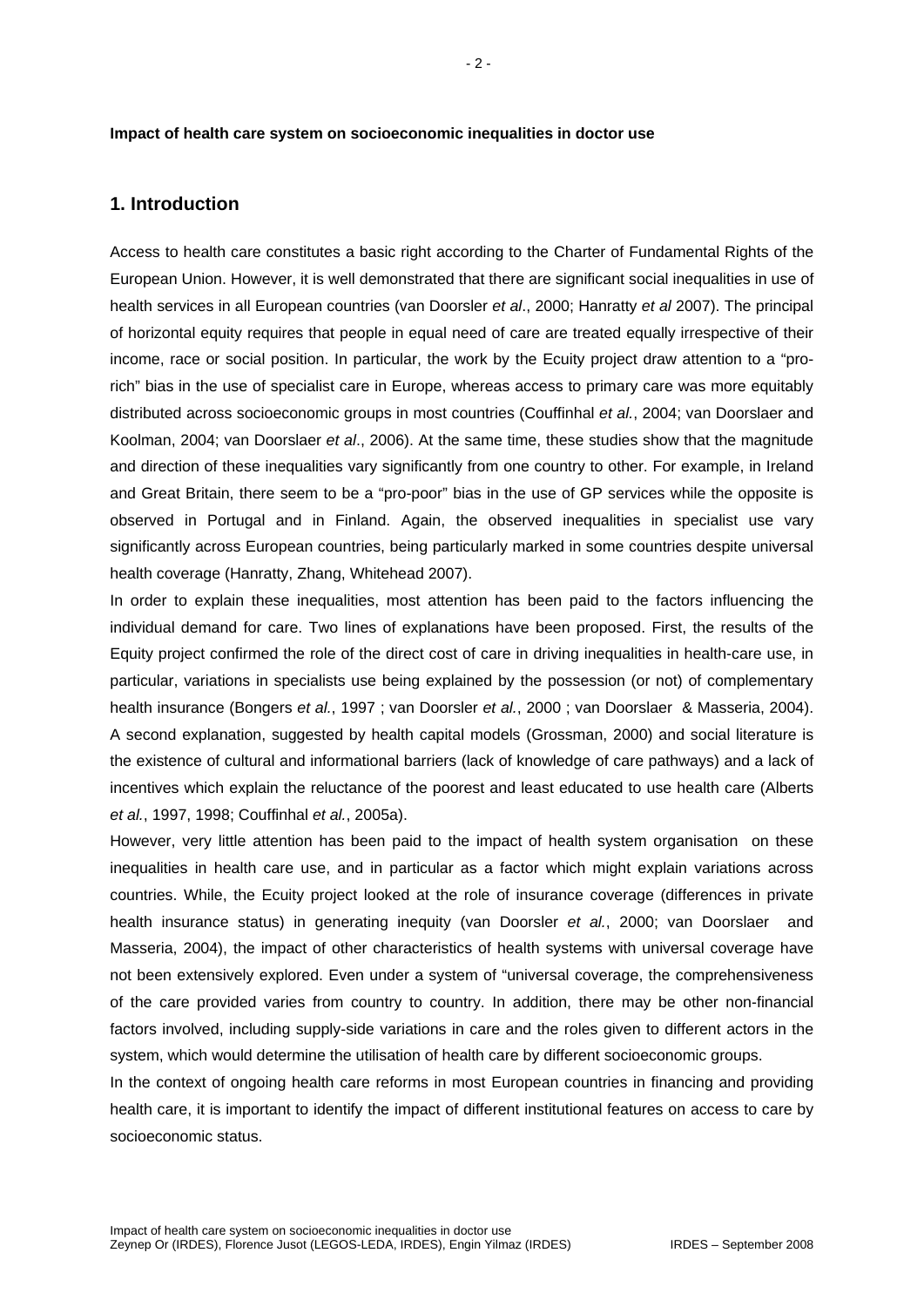Therefore, this study examines the impact of different health system characteristics on social inequalities in health care with a focus on specialist and generalist use in European countries. The next section introduces those major health system characteristics that might influence social inequalities in health care use. The methodology and the estimation strategy are presented in Section 3. Unlike previous studies in this area, we use a multilevel regression approach for studying variations in social inequalities across countries. Section 4 introduces the data and variables used in the regression analysis. The results are presented in Section 5, followed by a discussion in Section 6.

## **2. Health care system characteristics and equity in care utilisation**

This section provides a discussion of those features of health care systems that are potentially relevant for explaining cross-country differences in health-care utilisation by different socio-economic groups.

First, at the macro level, we can classify health care systems by the principal sources of financing. We distinguish systems by the importance of private versus public funding. We also compare systems financed essentially by social insurance versus tax based ones. The underlying assumption is that these are key parameters which characterise the organisational form of the health care system in each country with common set of macro characteristics which in turn would affect health care utilisation by different groups.

Second, at a more micro level, we identify those features of health care systems that may influence the access to physician care and which provide a more micro-level explanation of the affects the general organisational form of a system. These include: the availability of physicians (the level of resources), the methods of paying doctors and the regulation of access to specialist care (referral practices).

Below, we briefly introduce these parameters and review the available evidence on their potential impact on equity of care utilisation.

#### **2.1. Sources of financing health care**

A range of evidence suggests that the split between the public and private financing of health services influences access to, and use of, medical resources by different socio-economic groups. At the macro level, there is some evidence of a positive impact of public funding on overall mortality and morbidity rates (Leu, 1986; Babazano, 1994; Or, 2001), but this leaves open the question as to whether this is the result of a uniform improvement in health status across the population. Public financing and provision of services may increase the chance that poorer patients can afford services which are otherwise too costly, and, thus contribute to the reduction of social inequities in care utilisation. There is some country specific evidence supporting this. In France for example, the introduction of a "free complementary health insurance plan" for the poorest part of the population (*CMU complémentaire*) has improved significantly their health care utilisation, shifting their consumption curve closer to the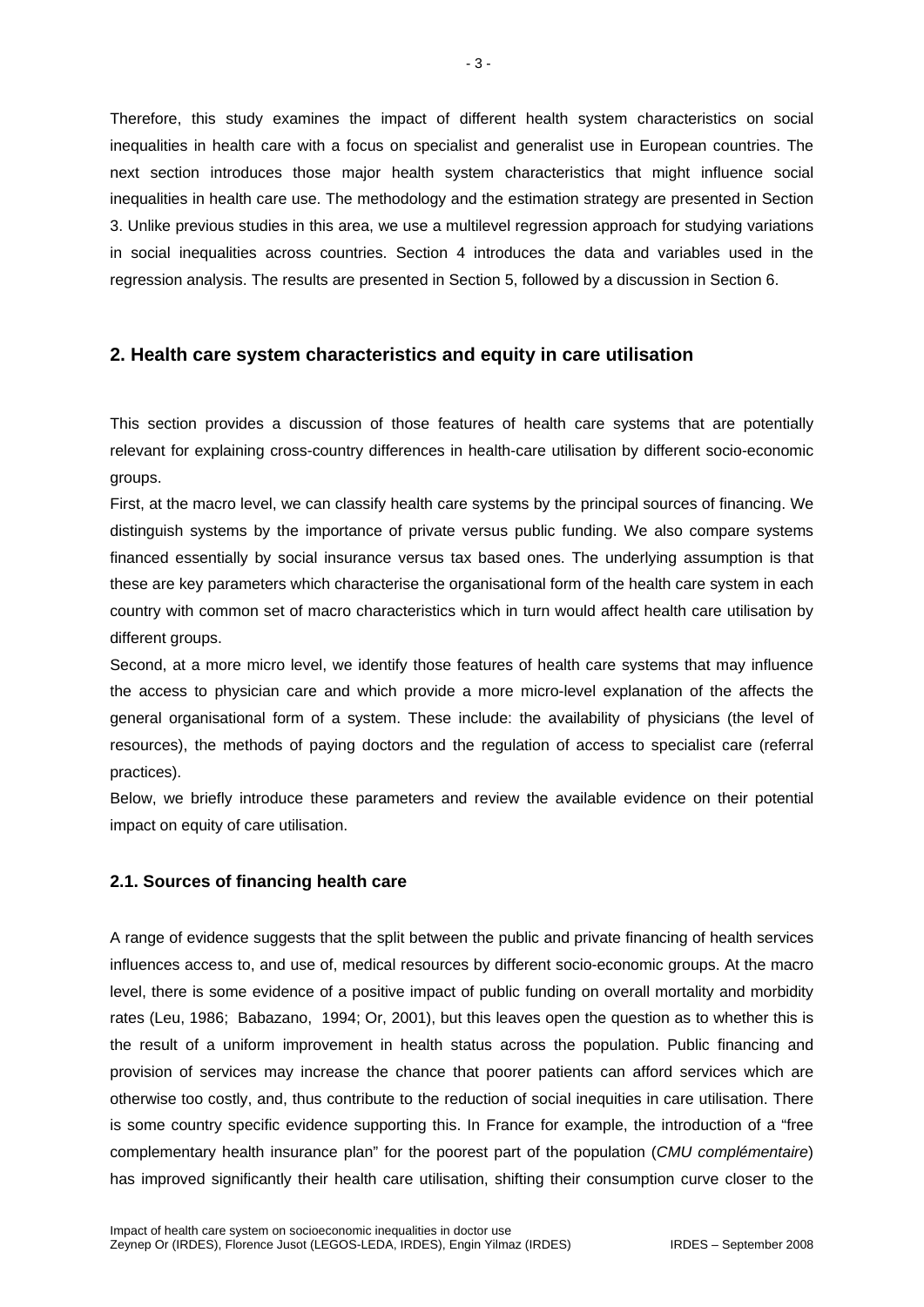rest of the population (Raynaud, 2003; Grignon *et al*., 2007). Thus, we expect social inequities to be less severe in countries where the public share of health expenditure is high.

A common distinction made between health systems concerns the nature of primary sources of financing; mainly tax versus social insurance. On the one hand, health systems based on social insurance are often characterised by a multitude of insurance organisations independent from health care providers. Health care is produced by a mixture of public and private providers and typically there are multiple payers. On the other hand, in taxed-based or National Health systems, financing and provision are handled by one central organisation. They are also called integrated as there is a single payer who also manages the national provision of health care.

There have been a number of studies comparing the relative merits of the two types of system. It is often said that social-insurance systems are superior from a consumer point of view in terms of providing greater choice while national health systems are more cost efficient (Health Consumer Powerhouse, 2007). However, the impact of these system-types on equity of utilisation has been little studied.

#### **2.2. Doctor availability**

Several studies have shown that there is a significant relation between national or regional health disparities and the amount of medical resources available, in particular the density of doctors (Grubaugh and Santerre, 1994; Jusot, 2004; Or, 2005). It is also suggested that the consumption of generalist and specialist services increases with medical density, and this impact is more important for lower socioeconomic groups (Place, 1997; Lucas *et al*., 2001, Breuil et Rupprecht, 2000; Jusot, 2004). In systems where medical resources (physicians) are scare, access to care is likely to be difficult for all, but more so for low socioeconomic groups, due to the cost of transport/time for example. However, at the macro level, it is also possible that in countries where resources are not abundant, the health care system pays more attention to the distribution of available resources (better geographical equity) and develops mechanisms that target better those who need care the most (lower socioeconomic groups).

#### **2.3. Financial incentives for doctors**

In countries included in this study, there are three major methods of paying doctors: fee-for- service (payment for each act), salary (payment for each period of time) and capitation (payment for each patient per period of time).

Under fee-for-service (FFS), doctors have financial incentives to increase the volume and price of services they provide. The FFS system has several potential advantages, such as access to a wider and more abundant range of providers such as in France and Germany. Capitation is often introduced as an effort to control the cost of health care, but it also raises concerns about access. Several studies, all from the United States, suggested that in the context of managed care switching from FFS to capitation reduces service use (Gosden et al, 2000), but it is not clear if this implies greater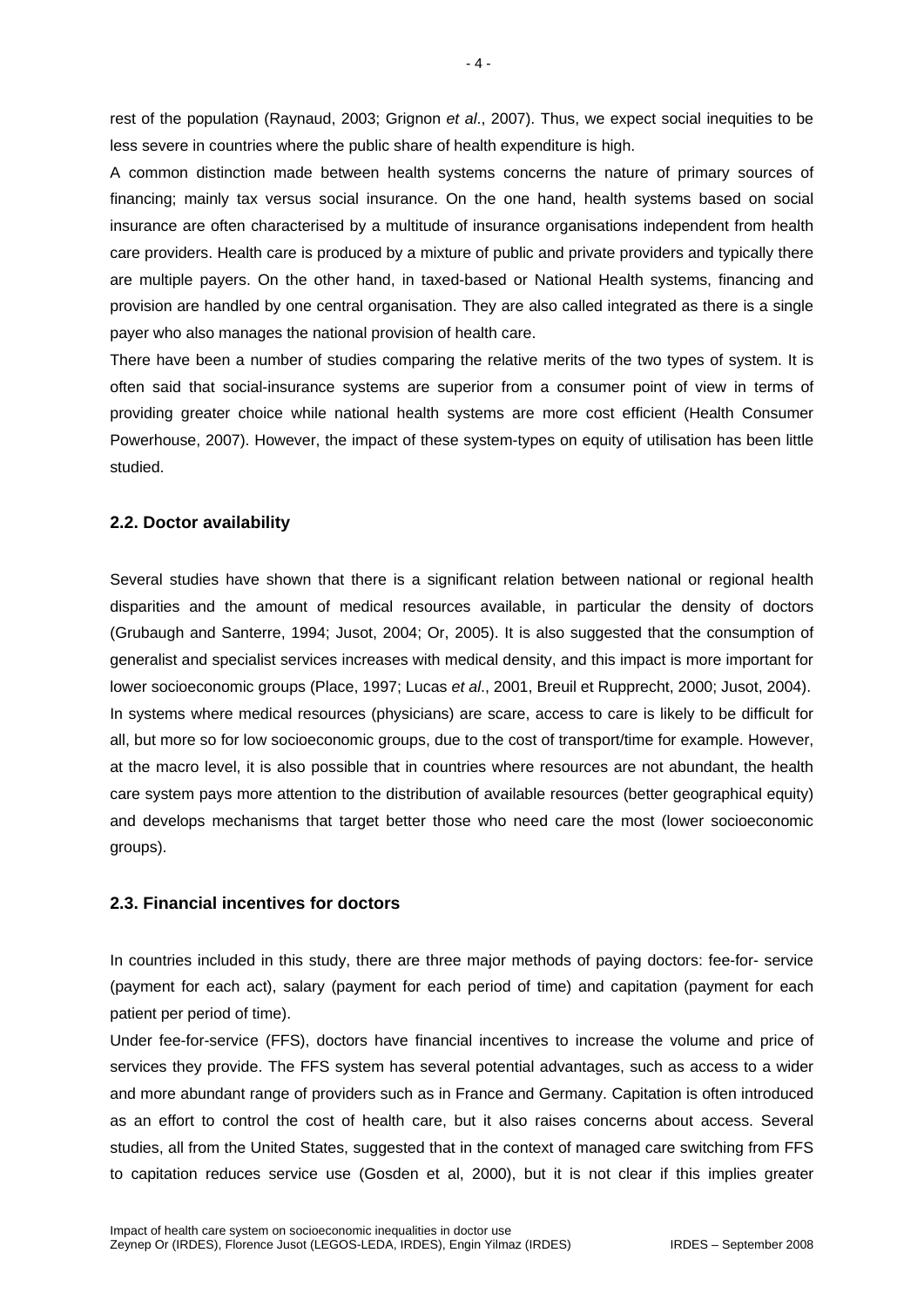efficiency/quality or reduced access. For example, Zuvekas and Hill (2004), comparing HMO models with different payment systems, suggest that capitation increase the access to preventive care. The advantages of a system where doctors are remunerated on a wage and salary basis are known to be easier financial planning and cost control (OECD, 1994). However, under a fixed salary, general practitioners have little financial incentive to compete for patients. Patients may therefore suffer from inappropriate referral to secondary providers (Gosden *et al.*, 1999). While paying a salary to specialists working in hospitals is quite common in Europe, in ambulatory sector this only concerns generalists and, in our sample, Portugal only.

In existing literature reviews of the effects of different payment methods on cost, quality and access, no study was identified which looked specifically at the impact of different payment methods on access to care controlling for health need across socioeconomic groups (Gosden *et al*., 1999, 2000). Therefore, we are unable to draw firm hypothesis about the impact of different payment methods on equity. But we note that in FFS systems, often physician care is not entirely free at the point of delivery, while in capitation and salary systems this is usually the case. Also in systems where doctors are under capitation, they have a responsibility with respect to the population in charge with often specific objectives targeting the low socioeconomic groups such as in the United Kingdom, the Netherlands, and Sweden (Couffinhal *et al.*, 2005b). Moreover, several critics point that capitation may have advantage over FFS and salary systems in terms of better case management and coordination of services especially for people with chronic or multiple diseases (Mitchell and Gaskin, 2007). And this type of coordination is likely to be more important for ensuring access for those with a low level of education/income who seem to be less well informed on care pathways.

#### **2.4. Referral practices**

In many European countries, such as the United Kingdom, the Netherlands, and Portugal, the primary care sector has been organised around general practitioners being gatekeepers for the system. Gatekeeping is considered as a mechanism of cost containment in part because of the evidence that specialists induce demand for costly and sometimes unnecessary procedures.

A few studies have looked at the impact of different gatekeeping models (strict, loose or none) on access, mainly in the US. For example, Hodgkin *et al.* (2007) suggest that while loosening gatekeeping arrangements increases the utilisation of mental care, the magnitude of this increase is relatively modest. Similarly, Ferris *et al.* (2001, 2002) show that replacing a gatekeeping system with open access to all types of specialists in a managed care organization resulted in minimal changes in the utilization of specialists by adults, but visits for children with chronic conditions did increase after the removal of gatekeeping.

While there is no direct evidence of a gatekeeping on equity at a micro level, there is some indirect evidence from macro level comparisons. Countries where GPs act as gatekeepers to secondary care are those with an established primary care organisation and usually patients do not have to pay user charges for consulting a GP or a specialist. This by itself may reduce the inequalities in use of doctors by different socio-economic groups. There is also a body of literature suggesting that health systems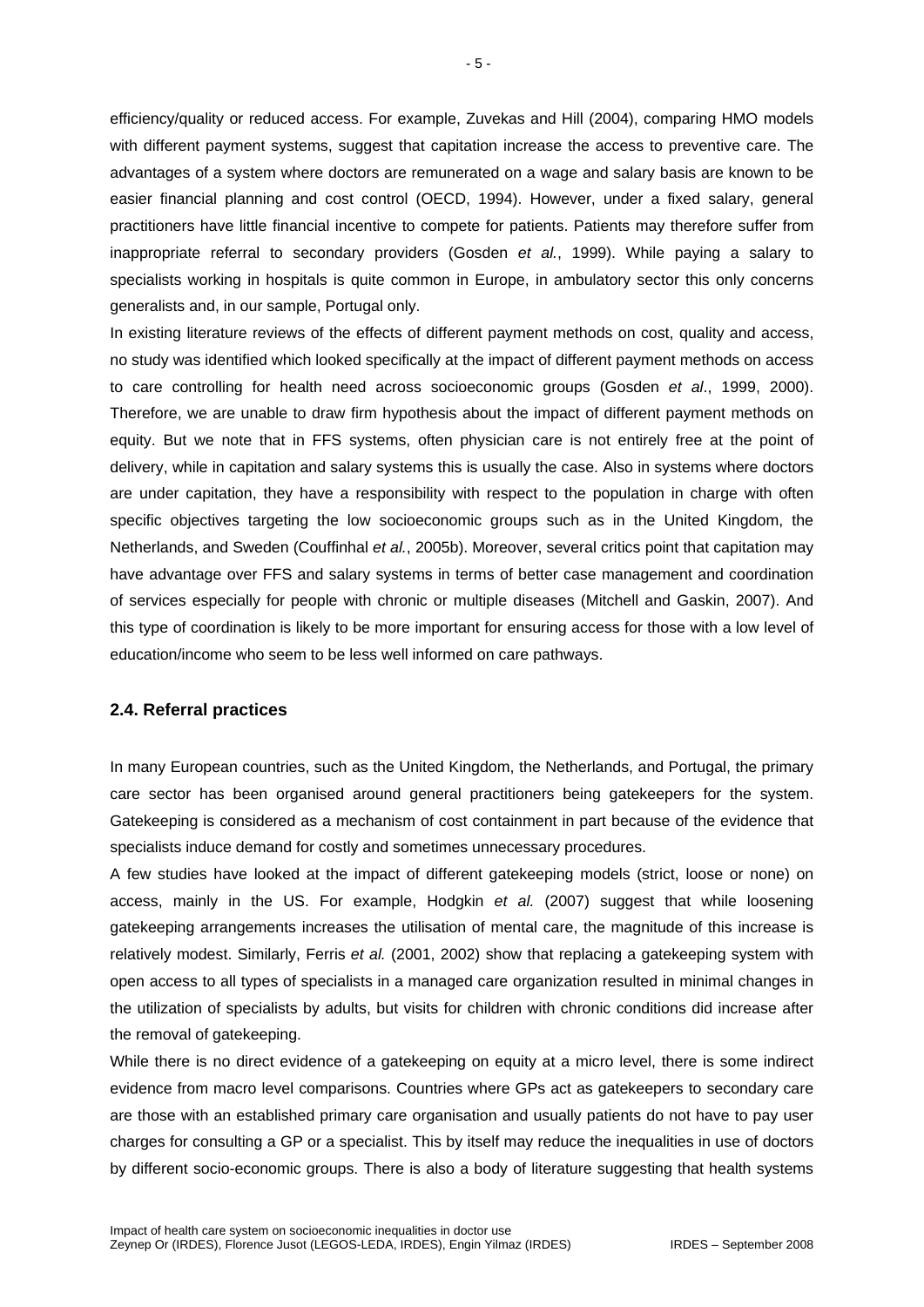oriented toward primary care services reduce the disparities in health care use (Starfield *et al.*, 2005). The effectiveness of primary care programs aiming at improving health in deprived populations is particularly well established with evidence from developing countries (Alberts *et al.*, 1997; Reyes *et al.*, 1997).

# **3. Methods**

In previous work looking at inequity in health care utilisation, the degree of horizontal inequity is measured in each country by comparing the actual observed distribution in care use by income with the "expected" distribution determined by age, sex and health status. In this approach, the level of inequalities can be measured and compared between countries, but this does not explain differences in the extent of these inequalities across countries.

The approach adopted in this paper differs from previous studies by using multilevel models to take into account simultaneously individual level variables and more general country level health system factors which would influence access to care. We proceed in three stages.

We first verify, by estimating separate logistic regressions for each country, if controlling for need, the probability of visiting GP and specialist varies by social status in the countries studied. This first analysis is useful to assess the size and direction of the social inequity in health care utilisation in each country. The coefficient of "social status" variable, all else being equal, could be used as an indicator of social inequity in a country. But, in these country specific estimates, country specific factors can not be disentangled from those which are common across all countries.

Thus, in a second stage, by pooling data across countries and using multilevel models we estimate statistically the proportion of the variation in health care utilization that can be explained by social status, controlling for other determinants of demand, as well as country level unobserved factors<sup>4</sup>. Multilevel modelling allows us to test if the impact of "social status" on health care use is the same across countries with respect to a specific social status variable (such as education). Finally, we introduce a number of health systems variables for explaining observed social inequities.

#### **3.1. Logistic regressions by country**

First, the determinants of the probability of visiting a GP/specialist are estimated separately in each country with logistic regressions. For individual *i* in a given country *j*, access to GPs/specialists during a recall period is observed, with:

 $C_{ij}$  = 1 if the individual had at least a visit during the recall period;

 $C_{ii} = 0$  otherwise.

1

To estimate the probability of care consumption for individual *i* in country *j*, we assume an underlying latent response variable  $C^*_{ij}$  defined as follows:

<sup>4</sup> A useful introduction to multilevel models with binary and proportion responses can be found in Leyland and Goldstein (2001). For a more general introduction see Kreft and Leeuw (1998).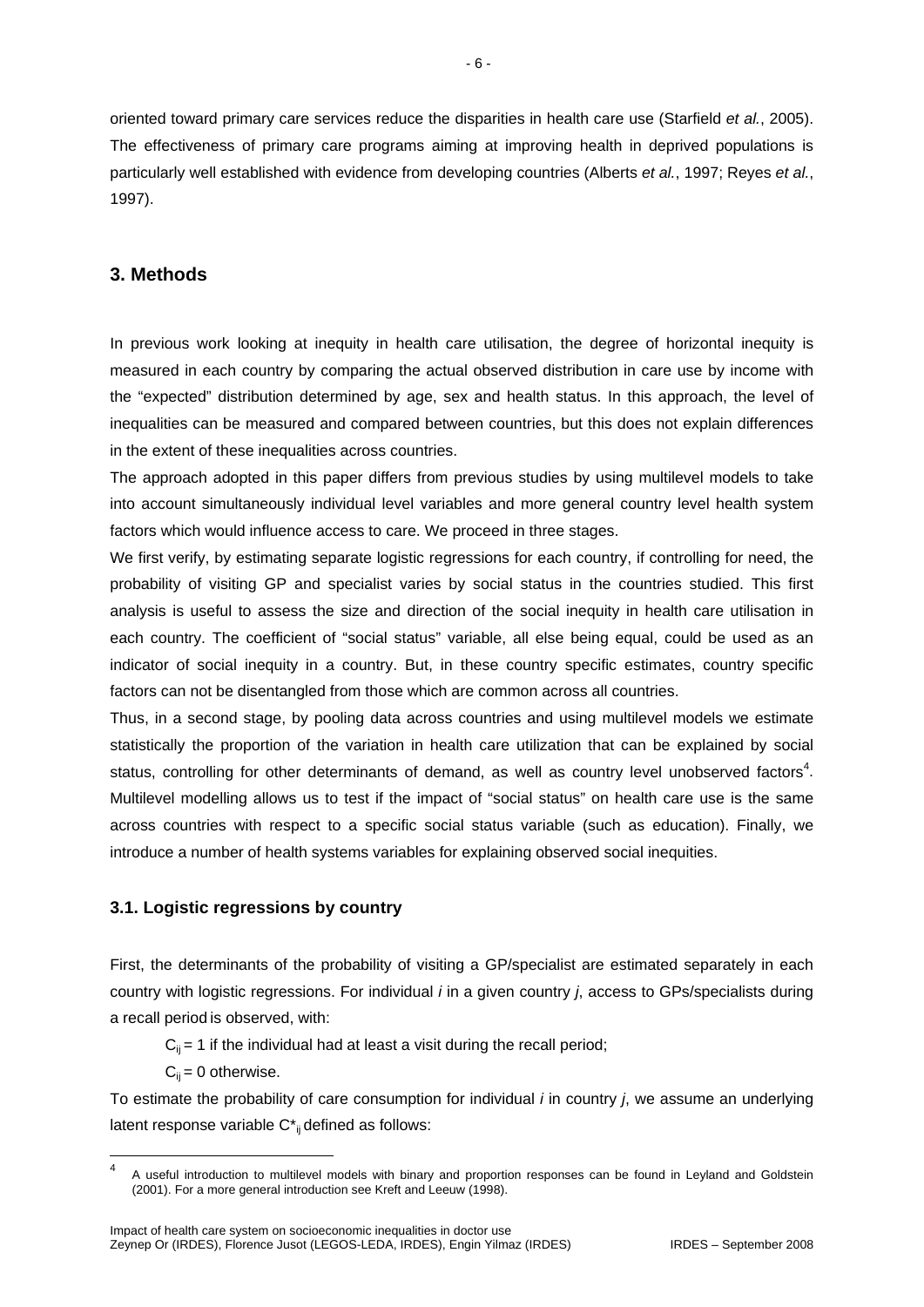$$
\forall j=1, ..., 13 \qquad C^*_{ij} = \alpha_{0j} + X_{ij} \alpha_{1j} + Z_{ij} \gamma_j + u_{ij}
$$
(1)  
where, C<sub>ij</sub> = 1 if C<sup>\*</sup><sub>ij</sub> > 0 ; C<sub>ij</sub> = 0 otherwise.

The propensity to consume care  $C^*_{ij}$  is assumed to be determined by an individual's social status  $X_{ij}$  a vector of observable individual characteristics  $Z_{ii}$  including the need for care (age, sex, health status, etc,), a constant  $\alpha_{0i}$  and an error term  $u_{ii}$  logistically distributed.

#### **3.2. Multilevel models**

In a multilevel model the random variability in the variables observed is decomposed between the basic smallest unit of analysis, known as level 1, and the higher level grouping (level 2). Emphasis is placed on defining and exploring variations at each level and how such variances are related to explanatory variables. In the present analysis, individual level data from national health surveys (level 1) are nested naturally in countries (level 2). As a second step, we explore the determinants of the probability of visiting a GP/specialist by pooling data from all countries.

The propensity to visit a doctor for individual *i* in country *j* (C\*ij) is explained both by his/her social status  $X_{ij}$ , other observable individual characteristics  $Z_{ij}$  (age, sex, health status, etc.), an individual error term  **and a country specific constant β<sub>0j</sub>:** 

$$
C^*_{ij} = \beta_{0j} + X_{ij} \beta_{1j} + Z_{ij}\pi + e_{ij}
$$
 (2)

Furthermore we allow the impact of social status to differ across countries (technically variation in slopes  $\beta_1$ ).

Across countries, the coefficients  $\beta$  have a distribution with a given mean and variance. At level two, the variation in the intercept and slope is predicted by:

$$
\beta_{0j} = \beta_0 + \mu_{0j} \tag{2.1}
$$
\n
$$
\beta_{1j} = \beta_1 + \mu_{1j} \tag{2.2}
$$

with  $\beta_{0j} \sim N(0, \sigma^2 \beta_0); \quad \beta_{1j} \sim N(0, \sigma^2_{\beta 1});$  and cov  $(\mu 0_j, e_{ij}) = 0$ ; cov  $(\mu_{1j}, e_{ij}) = 0$ 

The terms  $\beta_0$  and  $\beta_1$  express the fixed parameters (average) across countries, and  $\mu_{0i}$  and  $\mu_{1i}$  is the deviation for a given country j (country effect).

In particular, we are interested in the coefficients of the equation (2.2) which would give us information on the variation of the impact of "social status" across countries.

By substituting equations (2.1) and (2.2) into equation (2) we obtain the following multilevel equation:

$$
C_{ij}^{*} = \beta_0 + \mu_{0j} + X_{ij} (\beta_1 + \mu_{1j}) + Zij\pi + e_{ij}
$$
 (3)

Finally, we introduce some more complex variance structures at the country level to explain variations in "social inequity" (as measured by  $\beta_{1i}$ ) by adding health system characteristics, as follows:

$$
\beta_{1j} = \beta_1 + \mathbf{W}_j \tau_k + \omega_{1j}.
$$
 (4)

with  $w_i$  representing a vector of regressors that correspond to different health system characteristics. The terms  $\tau_k$  and  $\beta_1$  represent the fixed elements and  $\omega_{1i}$  is random error component assumed to be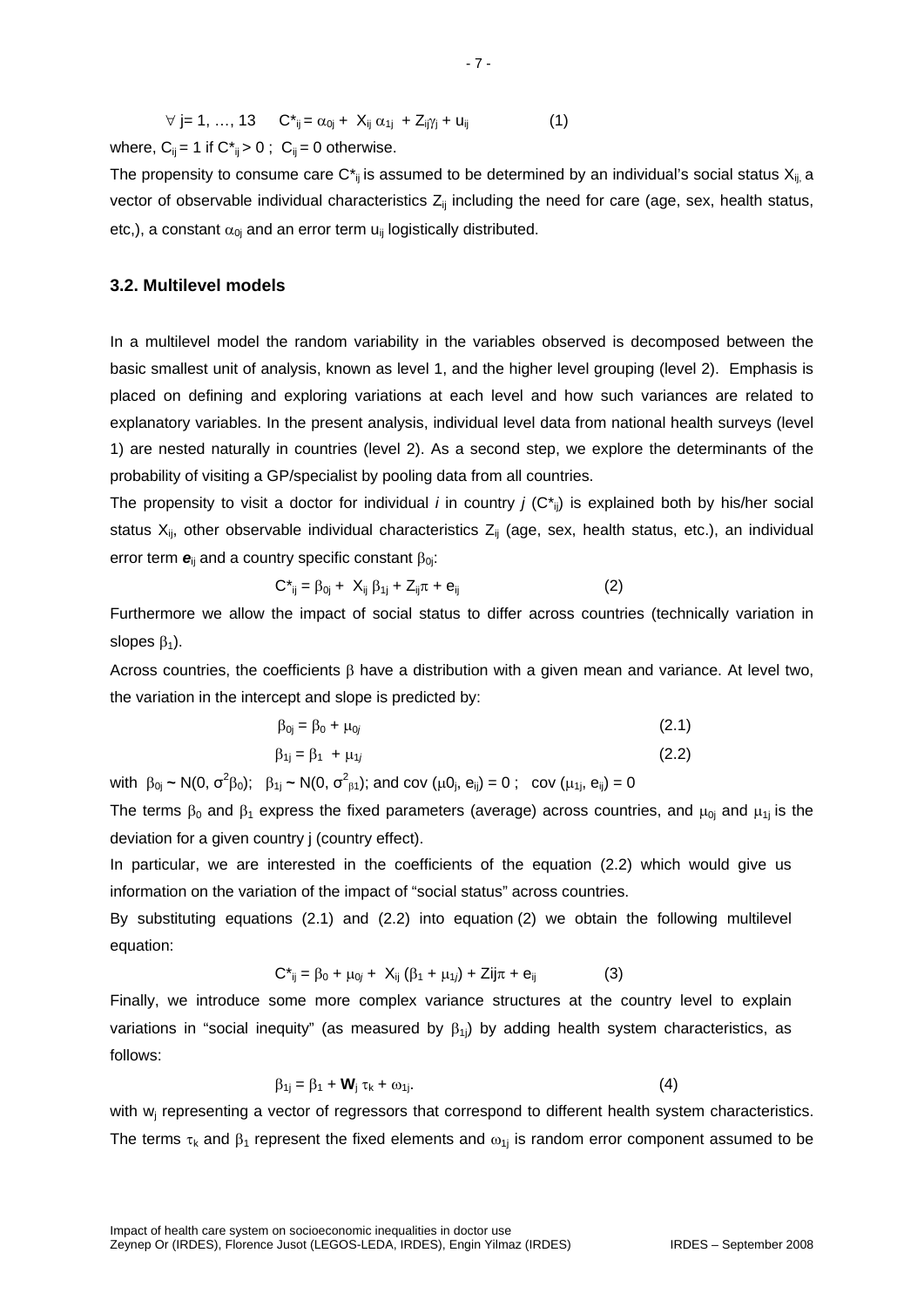normally distributed around 0. The variance-covariance components are now conditional since they represent the variability  $\beta_{1i}$  after controlling for the k regressors at the country-level.

The aim of this modelling exercise is to answer the following policy question: which aspects of health care systems, if any, contribute to social inequities in health care use? Hence, the right hand-side variables introduced in equation (4) aim to capture the variations across countries in health system design. The individual variables considered for this analysis will be presented in the next section.

# **4. Data and variables**

The data for this analysis mainly come from the European project *Eurothine* (Tacking Health Inequalities in Europe) which collected and harmonized data from national health or multipurpose surveys in about 20 European countries. The cross-country harmonized data set provides individual level information on socio-economic status, self-reported health, health-related behaviour and healthcare utilization (Erasmus MC, 2007, Mackenbach et al. 2008).

In this study, we use data from the following thirteen countries where data on physician use were available: Belgium, Denmark, England, Estonia, France, Germany, Hungry, Ireland, Italy, Latvia, Netherlands, Portugal, and Norway. England and Portugal are only included in the analysis of generalist use as data were missing on specialist use. The analysis is restricted to the adult population aged 20 to 64 years old, as data for the older population was not available for all countries. Table I presents some summary information on the survey used for each country. Further detail on these surveys, as well as the harmonisation procedures carried out by the Eurothine project, can be found in the project web-site  $5$ .

Country level data on health systems come from the OECD Healthdata and WHO data base. The variables defining health system characteristics are constructed by the authors based on literature reviews by country (in particular on HIT reviews by European Observatory on health systems and policies) and by consulting country experts.

#### **Insert Table II**

# **4.1. Health care utilisation**

Two variables are used to measure access to health care: visits to a general practitioner and visits to medical specialists. In most surveys, information on the number of visits is collected with a standard question: "In the past 12 months how many times have you consulted a GP/specialist services?". In six countries (Portugal, Denmark, Belgium, England, the Netherlands and Italy) the length of the recall

1

<sup>5</sup> http://mgzlx4.erasmusmc.nl/eurothine/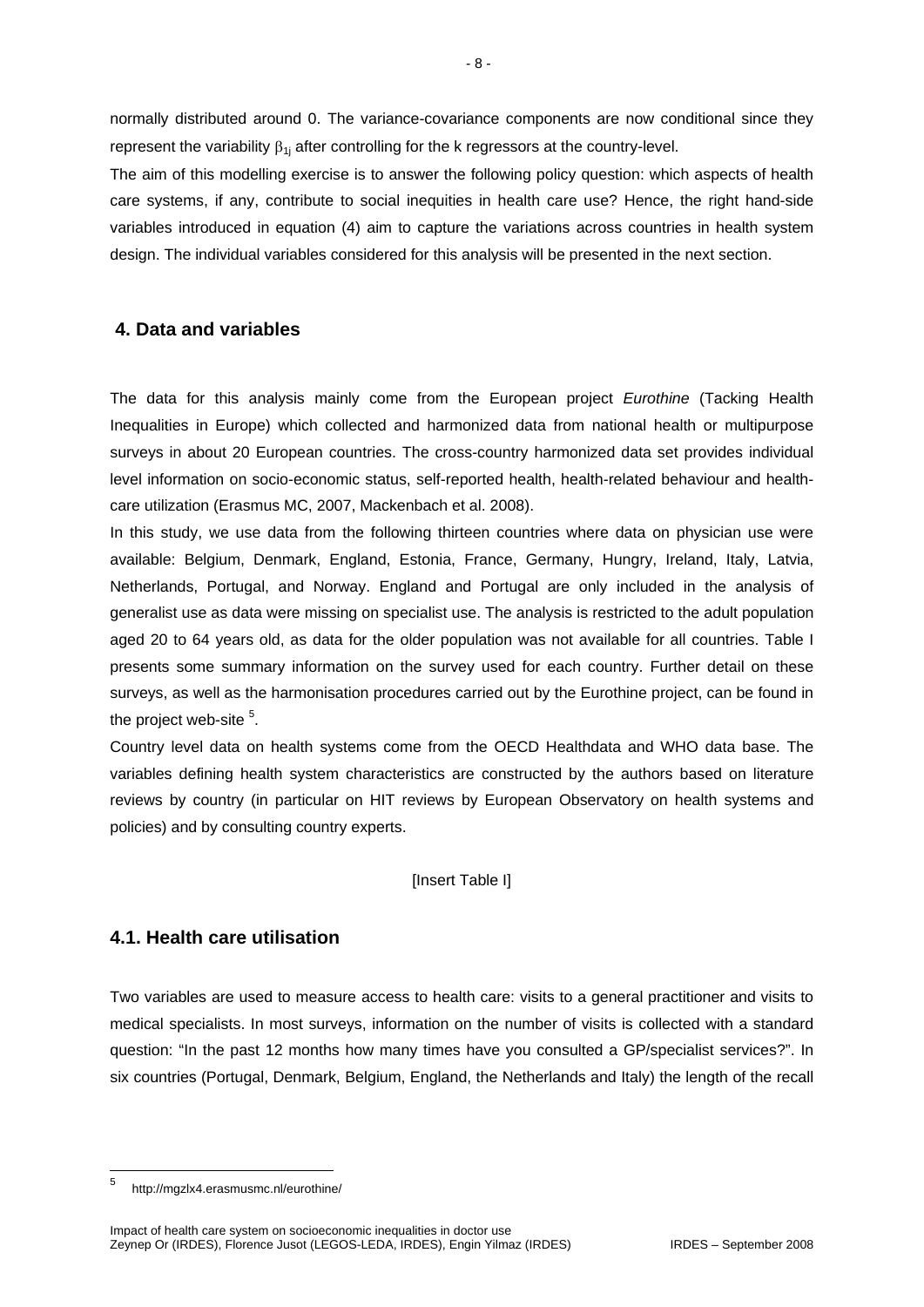period differed<sup>6</sup>. We adjusted for these differences in the multilevel analysis by introducing a country specific categorical variable for the recall period  $R_i$  (in month) in the equation (2.1):

$$
\gamma_0 \mathbf{j} = \gamma_0 + \alpha \mathbf{R}_j + \mu_{0j} \tag{2.1}
$$

We assume that the recall period would have an impact on the average probability of doctor visit but not on the level of social inequalities in each country.

Initially the number of visits are measured as a continuous variable<sup>7</sup> with a minimum value of 0 (no visit) and a maximum depending on each country. To improve comparability across countries, we recoded the variables on visits as binary: those who had at least one visit during the reference period (1) and those who had none (0).

#### **4.2. Social status**

The socio-economic status of individuals is measured by educational attainment. We could not use income as a more direct variable of social status because of missing data and low comparability across countries. Clearly individuals' education and income are correlated, but education is also likely have an independent impact on propensity to consume heath care, beyond income, reflecting the existence of non-financial barriers in some systems. It is equally important to assess its direct contribution to horizontal inequity.

The education variable gives the highest level of education that was completed by the respondent. The national categories of educational level were harmonized on the basis of the International Standard Classification of Education (ISCED) into four categories: No or only primary education (ISCED 1), lower secondary (ISCED 2), upper secondary and post secondary (ISCED 3+4), tertiary education (ISCED 5+6). To further adjust for heterogeneity in the distribution of educational categories across countries, a rank variable was also calculated by Eurothine on the basis of the cumulative relative frequencies in each country. This variable takes values between 0 and 1 with stepwise increasing categories. The robustness of all the estimations is checked using the ranked variable, but as the results were practically the same we only present those with education in four categories for the ease of interpretation.

#### **4.3. Health needs**

To account for differences in the need for health care, we introduce two variables: self reported health status and Body Mass Index. Self reported health is measured in most countries in five categories (very good, good, average, bad, very bad) except in two countries (Germany and the Netherlands) where categories are as follows: excellent, very good, good, average, bad. We recoded this variable as binary (good or better against less than good).

<sup>–&</sup>lt;br>6 Three months in Portugal and Denmark, two months in Belgium and the Netherlands, four weeks in Italy, two weeks in England. 7

Except for Denmark, the information collected on visits was binomial (Yes/No).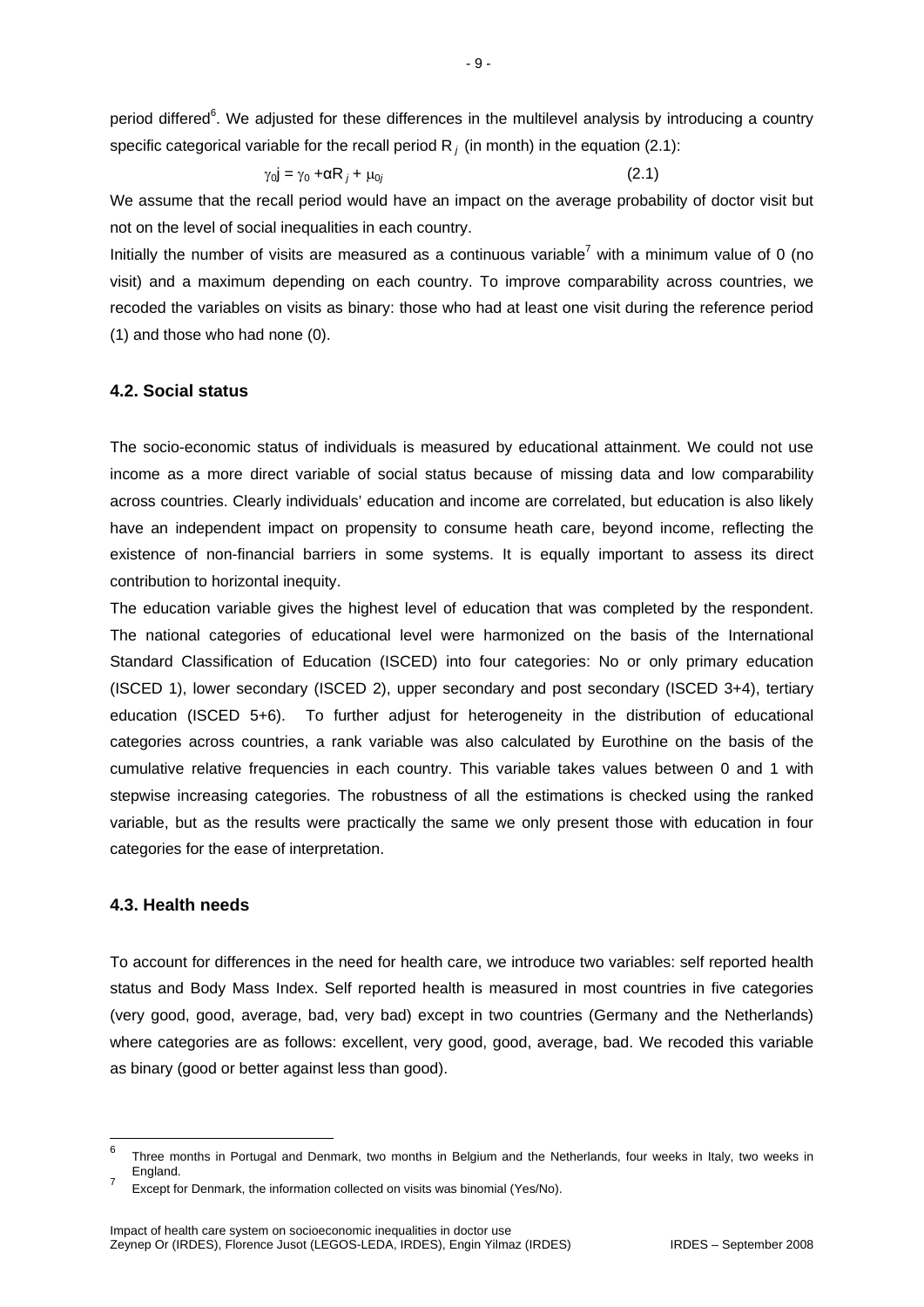Body Mass Index (BMI) gives the relationship between the height and weight of the respondent.<sup>8</sup> It is coded into four categories: underweight (10<=IMC<18.5); normal (18.5<=IMC<25); overweight (25<=IMC<30); and obese (30<=IMC<70).

#### **4.4. Other individual level variables**

The other variables which are introduced to control for individual characteristics include age (coded as categorical in five-year age groups), sex and the degree of urbanization of the residence area of respondents. The available national categories were harmonized in four levels ranging from rural areas to largest cities and their metropolitan areas. We recoded this variable as binary: living in a very urban area (large cities) against all other categories (small cities, towns, rural areas).

[Insert Table II]

#### **4.5. Health system characteristics**

The key health system characteristics which are integrated in this analysis are doctor availability, the methods of physician remuneration, the referral system (gatekeeping or not) and the modes of financing health care (public/private and tax/social insurance).

Two variables are used to characterise the public-private mixture of health care financing: share of public health expenditure in GDP and share of out-of-pocket expenditure in total health expenditure (Table II). The first would test the impact of public health investment in the national economy (as % of PIB), while the second would emphasise the relative importance of private cost-sharing in a given health system. Clearly their expected impact would be opposite.

A dummy variable is constructed to distinguish tax-based national health care systems (1) from the social insurance systems (0).

The number of physicians per 1000 habitants is used to measure physician availability. We could not distinguish the availability of specialists versus generalists because of missing data in many countries. In order to capture the dominance of different payment schemes for physicians in each country, we have constructed a number of categorical variables which takes values between 0 and 1. Namely, we test the effects of fee-for-service payment against capitation or salary for ambulatory doctors. Separate sets of variables are developed for GPs and specialists as their mode of remuneration is often different. Also, in some countries GP remuneration is a mixture of different schemes. For example, in Denmark on average a third of GP remuneration comes from capitation while the remainder comes from fees for consultation and individual procedures<sup>9</sup>. Hence the coefficient of capitation for Denmark will be 0.3 while 0.7 for FFS (and 0 on wage). It is important to bear in mind that, these variables are based on qualitative country information and should only be taken as a proxy for broad differences across countries.

 $\frac{8}{3}$  Calculated as follows: BMI = weight (kg) / [height (m)]<sup>2</sup>.

Health care systems in Transition (HIT), Denmark, 2002. European Observatory.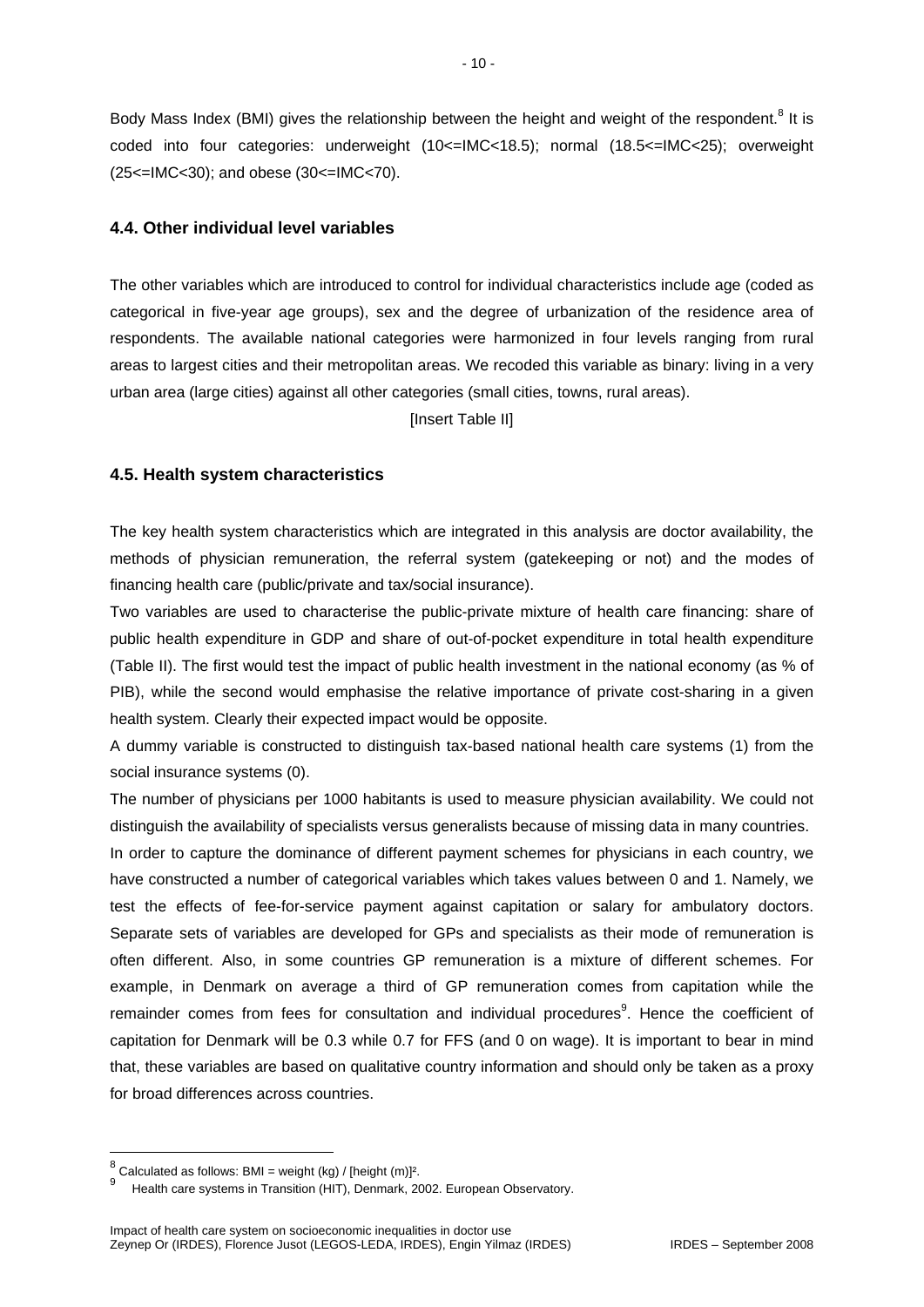Finally, the variable "gatekeeper" corresponds to 1 for countries where GPs control patient access to specialist care and zero otherwise. The only exception is Hungary where the coefficient is set to 0.5, as in principle patients need to be referred by their family doctor to access specialist services, but in practice there seem to be many exemptions and ways to circumvent this rule<sup>10</sup>.

# **5. Results**

# **5.1. Educational differences in care utilisation (logistic regressions)**

Table III presents the results from the logistic regressions estimated separately for each country. First, we confirm that in all of the countries studied there is a pro-educated bias in specialist use after controlling for age, sex, health status and place of residence.

Second, the pattern for GP utilisation is less homogeneous across countries. We note three groups of countries: in France, Portugal, Hungary and Estonia the odds of visiting a GP is significantly higher for those having a university degree compared with those having a primary education, while the opposite is true in England, Germany, Norway and Italy. In the remaining countries (Belgium, Denmark, Ireland, Latvia and the Netherlands), there does not seem to be any significant difference between different educational categories concerning GP visits.

[Insert Table III]

# **5.2. Determinants of care utilisation (random effects models)**

Table 4 presents the multilevel regression results for the probability of visiting a specialist or generalist, pooling data across countries. The models presented allow for a country specific effect on the probability of visiting a physician and adjust for the differences in reference period using a "recall period" variable on the country effect. We also allow for the impact (coefficients) of education to vary across countries. The equations for GP care are based on 13 countries, while those for specialist care on 11. Estimated coefficients are translated into probabilities (odds ratios) for facilitating the interpretation.

Overall, the results correspond to the expected relationships between consultations and individual level characteristics. Across these countries on average, women and those reporting less-than-good health have a higher probability of consuming both GP and specialists. The odds of visiting a physician also increase after 50 years of age. Moreover, individuals classified as overweight and obese have a higher probability of visiting a GP. BMI does not seem to have an impact on specialist use, conversely to poor self-perceived health which is associated with a higher probability of specialist visit.

[Insert Table IV]

1

<sup>10</sup> HIT summary Hungary, 2005. European Observatory.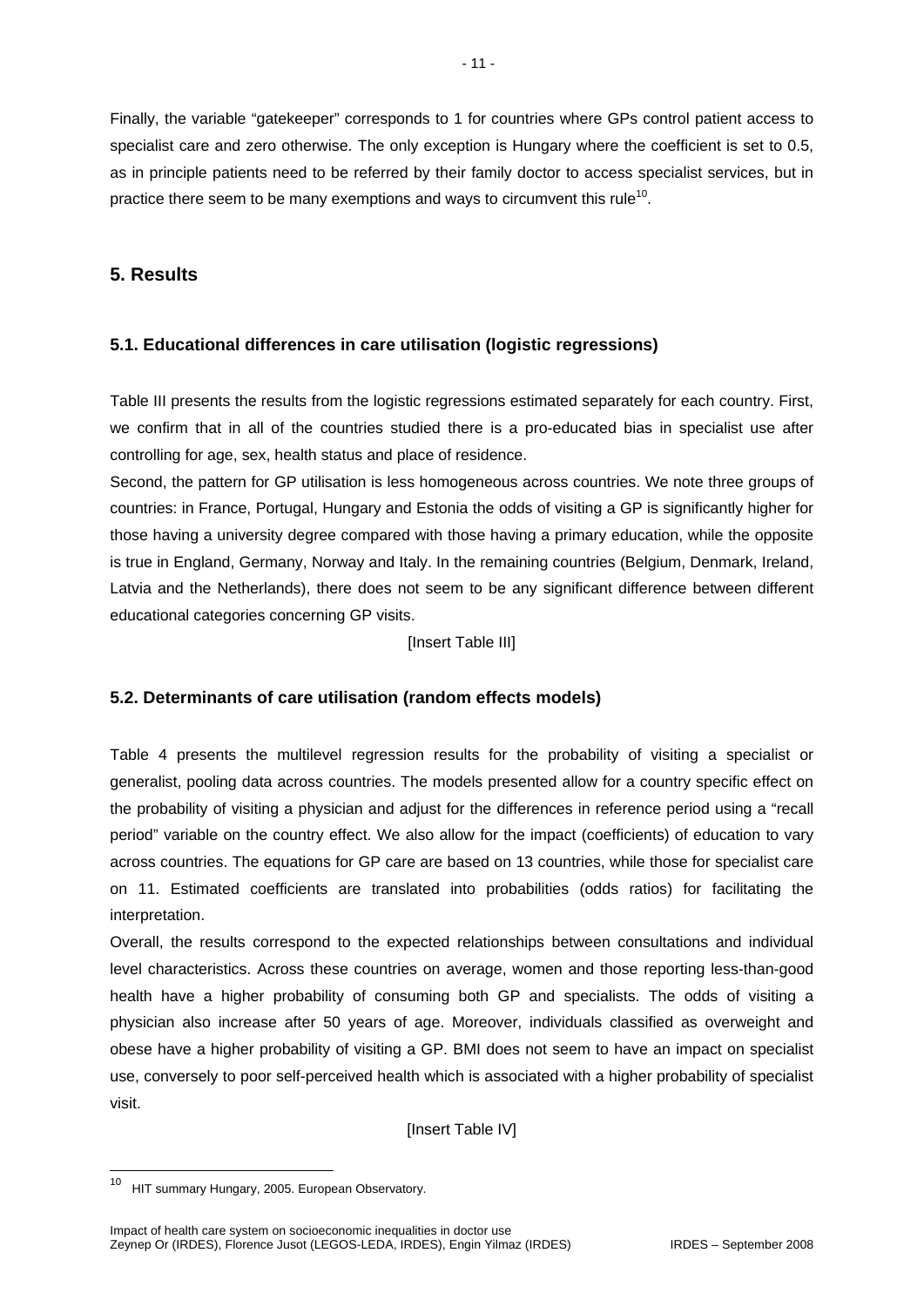Finally, on average, all else being equal, people who live in big cities and metropolitan areas have a higher propensity to consume specialist care compared with those living in small cities and rural areas. Adjusted for the need for care, the results show significant inequalities in the use of specialist care. Higher education is significantly associated with an increased probability of consulting specialists, on average, the odds of visiting a specialist being 1.6 times higher for those with a university diploma compared with those having only primary level education. Clearly, education is associated with a higher level of income, but also a more proactive attitude in seeking care. The picture for GP use is less clear. On average, individuals with secondary education have slightly higher odds of visiting GP, but this is not the case for those with a university degree.

The variance statistics at the bottom of the table confirm that the relationship between educational attainment and the probability of specialist/GP use differ by country (variance terms are significant at 1%). The Median Odds Ratio (MOR) translates the country level variance into an Odds Ratio scale. A MOR equal to one would mean that, there are no differences between countries in the probability of seeking a physician. We can see that unexplained heterogeneity between countries is somewhat smaller for the odds of visiting a GP compared with visiting specialists.

In multilevel models, the size of the country specific "impact" of education can be estimated with a certain precision (i.e. with a mean value and confidence intervals). For comparative purposes, the estimates of the country level random effects, or the values of  $\mu_{1i}$ , are of particular interest (Cf. equation 5). For example, the "residual" estimates (i.e. the country deviation from the mean impact of education) for "highly educated" group can be used to make comparisons of relative "inequity" across countries.

Figures I compares the relative impact of education across countries on the propensity of specialist and generalist use. The coefficient shown for each country represents the deviation from the average "impact" of education (having tertiary level education) on the probability of consulting a specialist/GP. Countries on the left-hand side of each figure (above the average or zero line) are those where the impact of education on access is higher than average (less equitable), while those on the right-hand side are more equitable than the average. For each point estimate, 95 percent confidence intervals are shown (based on conditional standard errors<sup>11</sup>) to distinguish significant differences between countries. We can see that in Latvia and in France, compared to the average, a high level education has a significantly higher impact on access to specialist care, while in Ireland and the Netherlands the opposite is true. Note that this does not mean that there is no pro-education bias in specialist use in the Netherland and Ireland but that compared to the average (in this sample) the size of inequity is smaller.

The interpretation is a bit different for generalists as the odds of average is close to 1 (non significant). Therefore the countries on the left are actually those with a positive OR (pro-educated bias) and those on the right with a negative OR (un-educated bias). We can see that in Hungary, Portugal, Latvia and

 $11$ 11 The appropriate standard errors of estimated country level residuals are the conditional standard errors of the predictions. The pair-wise 95% confidence intervals are  $\hat{u}_1 +$ /- 2.201\*standard errors of the estimates. See, Studenmund, 1992).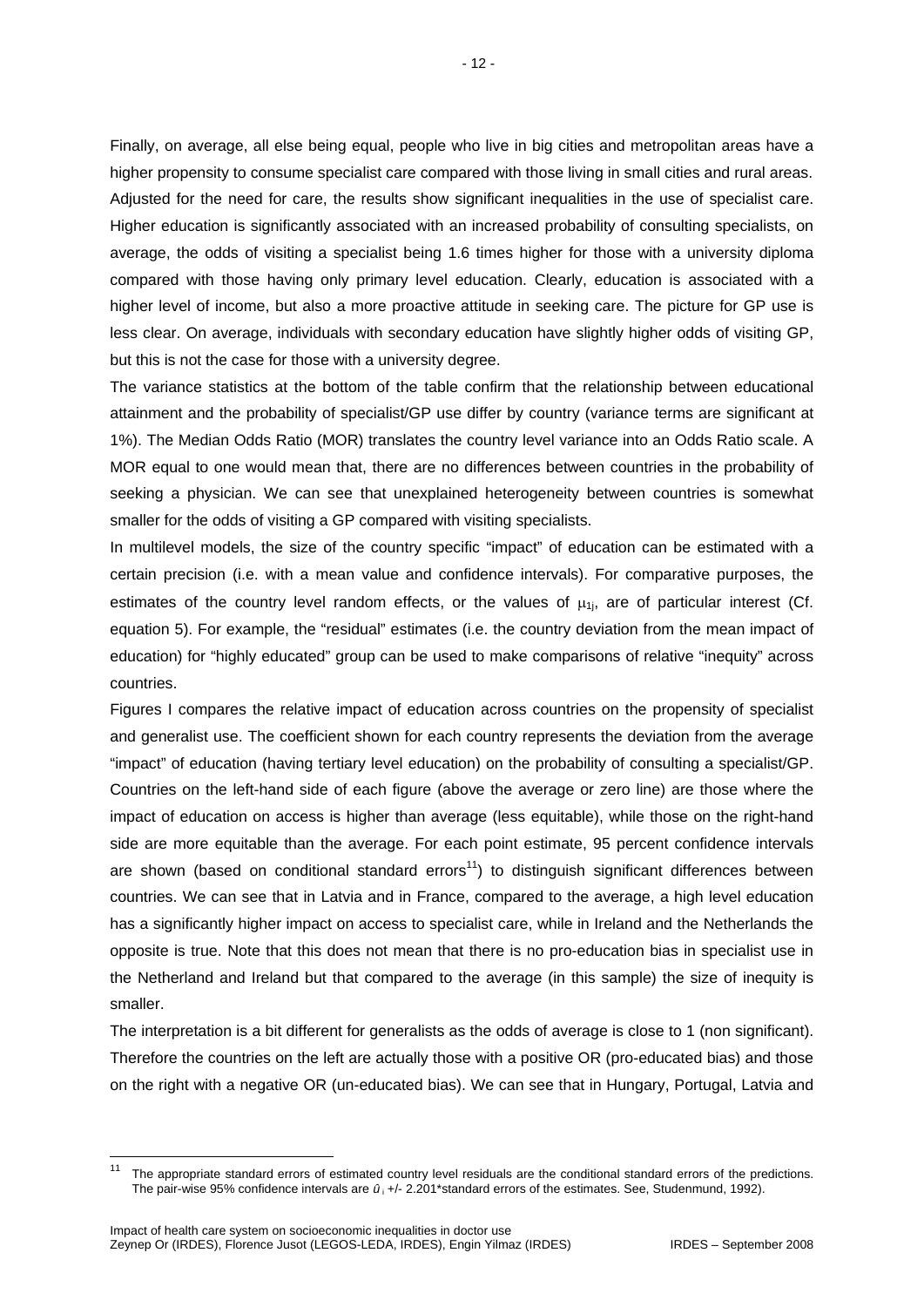in France there is significant pro-educated bias, while in Germany, Belgium and Italy the situation is reversed.

#### [Insert Figure I]

#### **5.3 Impact of health care system on inequalities in doctor use**

In order to explain these residual heterogeneities in social inequalities in doctor use across countries, we test the impact of health system variables (as introduced in section 2) on the coefficient of education (tertiary level) as our measure of social inequity. Health system variables are introduced one by one in the equations, because of the very low degrees of freedom at second/country level (10 to 13). Therefore, in Table V, each line corresponds to a different model. For example, the fist model tests if the education related inequalities in GP and specialist visits are more pronounced in taxed based National Health Systems (NHS), the second, in systems with gatekeeping, and so on. All the models control for the individual level variables presented in Table IV, these are not presented to keep the table to a manageable size.

The results in Table V suggest that, all else being equal, social inequalities in specialist use are less strong in countries with NHS and where doctors work as gatekeepers. It is difficult to disentangle the impact of gatekeeping from NHS as the two go often together. But while all countries with a NHS have gatekeeping, the inverse is not true. There are a number of countries with a social insurance system with well established gatekeeping such as the Netherlands, Estonia and Latvia. Neither gatekeeping nor NHS seem to have an impact on the size of social inequalities in GP use.

The level public health expenditure (as % of GDP) appears to have a significant impact on social inequities in GP use, but this is not the case for specialist use. As expected, "out-of-pocket payment" has a small but significant impact on the educational inequities in both GP and specialist use.

#### [Insert Table V]

None of the payment methods appear to have a significant impact on educational inequalities, except wage on GP utilisation (higher inequalities in systems where doctors are paid by salary). But this latter result is explained entirely by Portugal which is the only country where doctors are paid by wages.

Finally "doctor availability" does not seem to have any significant impact on the size of cross-country inequalities on doctor use (not presented in the table). The fact that we could not separate the number of GP and specialist might partly explain this.

# **6. Discussion**

The present study offers some new comparative evidence on social inequities in doctor use and explores the role of key institutional features of health care system in explaining these equities in Europe using a new data set including Central and Eastern European countries. Unlike many previous cross-country comparative studies, we use a multilevel modelling approach which allows us to estimate the determinants of social inequities at both the individual and country/ health system levels.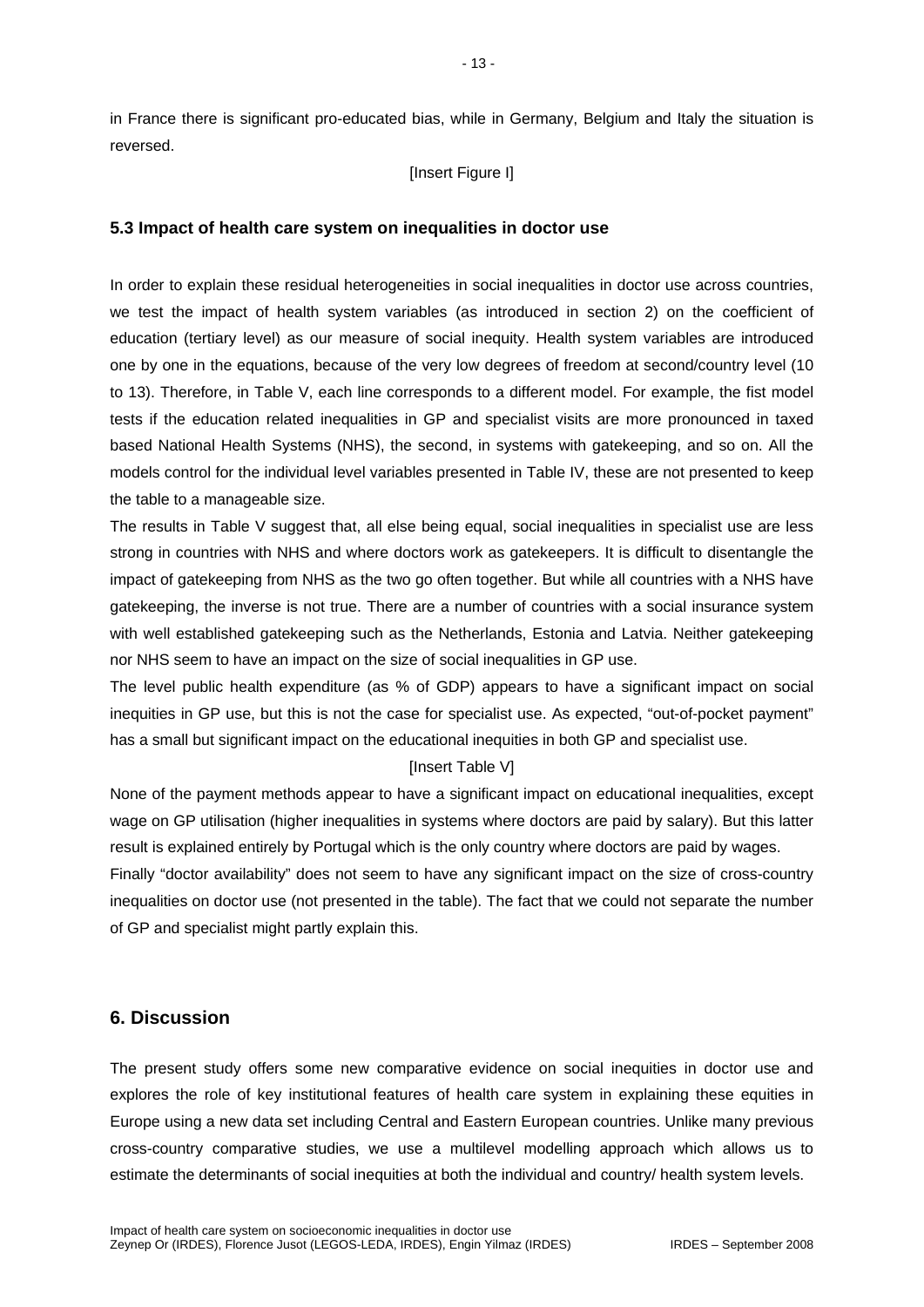A number of key findings emerge from our analysis. First, our results suggest that after controlling for need differences, individuals with a higher level of education have a higher probability of consulting a specialist in all countries. Education is clearly a predictor of income, but also and independent from income, may indicate a more proactive attitude in seeking care. Thus the better educated may be better able to articulate their needs and insist on referral when they think it is necessary. We also confirm that the magnitude of these inequalities varies significantly across countries: France, Latvia and Hungary having the strongest pro-educated inequalities in specialist use.

Second, there is considerable heterogeneity in the pattern of GP utilisation across the countries studied. In most countries GP visits are quite equitably distributed across educational categories, or there is a bias towards the lower educational groups. But in a few countries, such as France, Portugal, Hungary there is a strong pro-education bias: those having a university degree have a significantly higher use of GP care, compared with those with primary education, controlling for need differences. In France and in Latvia, horizontal inequities in doctor use appear to be more pronounced than in most other European countries whatever indicator is used.

Third, these cross country differences in health care use by different social groups can be explained, to some extent, by the major characteristics of health care systems. Our results suggest that the degree of social inequities in specialist use is smaller in countries with a tax-based National Health system and in countries where doctors play a "gatekeeper" role. However, we cannot really confirm an independent impact of either of these two institutional features as the two go often together. In countries where there is strict gatekeeping, patients usually do not have to pay user charges at the point of delivery, while they are often charged for consulting a GP or a specialist in other systems. We did not have a specific variable defining if the physician services are free at the point of delivery in each country. Thus, gatekeeping might be working as a proxy for that.

Furthermore, countries where GPs act as gatekeepers are those with an established primary care organisation which, as is often suggested, may place a greater emphasis on meeting care needs of deprived populations with more focused action. Systems with gatekeeping may provide a simpler access and better guidance for people with lower socio-economic position. In social insurance based systems like France, the complexity of the rules for reimbursement for different services could be dissuading certain individuals from using some services.

Our results also confirm that social inequalities in GP and specialist use are stronger in countries where out-of-pocket payments are higher and the level of public health resources is lower than in other countries.

While we think that these results are useful for understanding the role of the health care system and for orienting future research on social inequalities in access and utilization of health services, there are some important limitations to the analysis. First of all, as in any cross country comparative study and despite the efforts for harmonisation, data comparability is a concern. We used country specific survey data from different sources and sometimes with differences in questions. Also there are a number of variables missing from our analysis without which we cannot really have a complete picture. In particular, we could not compare access to hospital care which is sometimes used as substitute for GP or specialist care by the poorest part of the population. It would also be interesting to compare the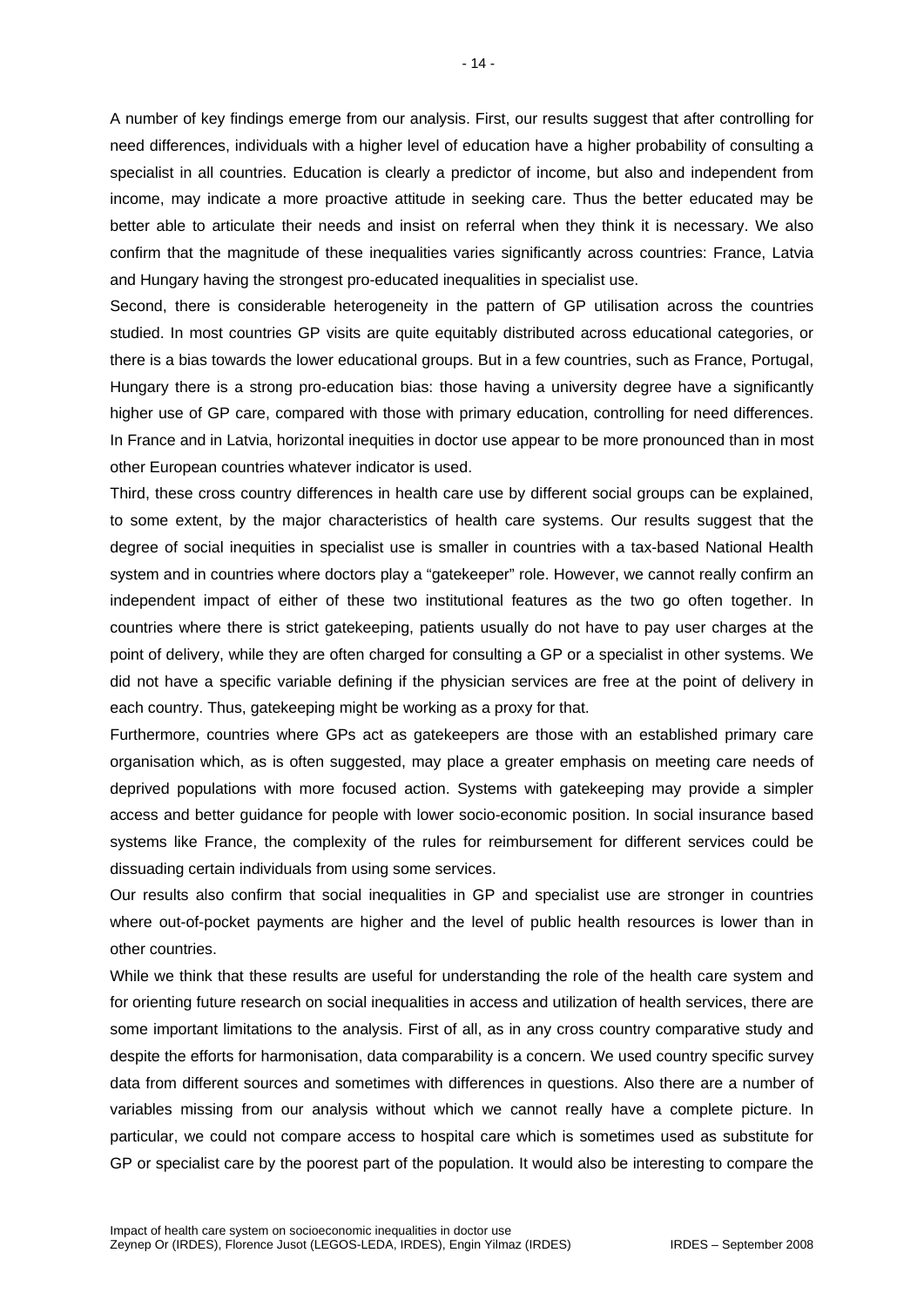results using household income as a social status variable. Moreover, it is difficult to characterise properly different dimensions of the health care systems and provide prescriptive solutions. We have concentrated on some of those aspects which seem important and for which information was available. It is clearly possible and desirable to improve these preliminary variables describing different health systems. More importantly, the small number of countries studied did not allow us to control for several system characteristics simultaneously. In future work, it would be important to look at a wider group of countries to check the robustness of our results concerning the impact of different system characteristics.

Despite these limits, this study adds significantly to the existing literature on the determinants of inequalities in health care utilization. It proposes a new methodology, going beyond the standard cross-country comparisons of social inequities, for studying the impact of various health system characteristics on these inequities. The results suggest that the organization and modes of financing health care do have an impact on the degree of inequity in health care utilization in Europe. It appears that the GPs position in health system and the organisation of primary care are particularly important in this respect, as well as cost sharing arrangements. Our results call for further work for identifying the best possible combinations for achieving more equitable health systems.

#### **Appendix:**

The following members of the European Union Working Group on Socioeconomic Inequalities in Health group provided comments for this paper: A. Kunst and I. Stirbu (Department of public health, Erasmus University Medical Center), A. Mielck (Institute of Health Economics and Health Care Management), C. Muntaner (University of Toronto) and O. Ekholm (National Institute of Public Health, University of Southern Denmark). We also thank to the members of Eurothine consortium for providing the survey data underlying this study.

#### **REFERENCES**

Alberts, J.F.; Sanderman, R.; Eimers, J.M.; van den Heuvel, W.J.A. 1997. Socioeconomic inequity in health care: a study of services utilization in Curaçao. *Social Science & Medicine*: 45: 213-220.

Alberts, J.F.; Sanderman, R.; Gerstenbluth, I.; van den Heuvel, W.J.A. 1998. Sociocultural variations in help-seeking behavior for everyday symptoms and chronic disorder? *Health Policy*, 44: 57-82.

Babazono A., Hillman A.L. 1994. A comparison of international health outcomes and health care spending. *International Journal of Technology Assessment in Health Care*, **10**, 3 : 376-81.

Bongers I.M.B., van der Meer J.B.W.1, van den Bos J., Mackenbach J.P. 1997. Socio-economic differences in general practitioner and outpatient specialist care in the Netherlands: a matter of health insurance? *Social Science and Medicine*, 44, 8 : 1161-1168.

Breuil-Genier P. et Rupprecht F. 2000. Comportements opportunistes des patients et des médecins : l'apport d'analyses par épisode de soins. *Economie et Prévision*, 142 : 163-182.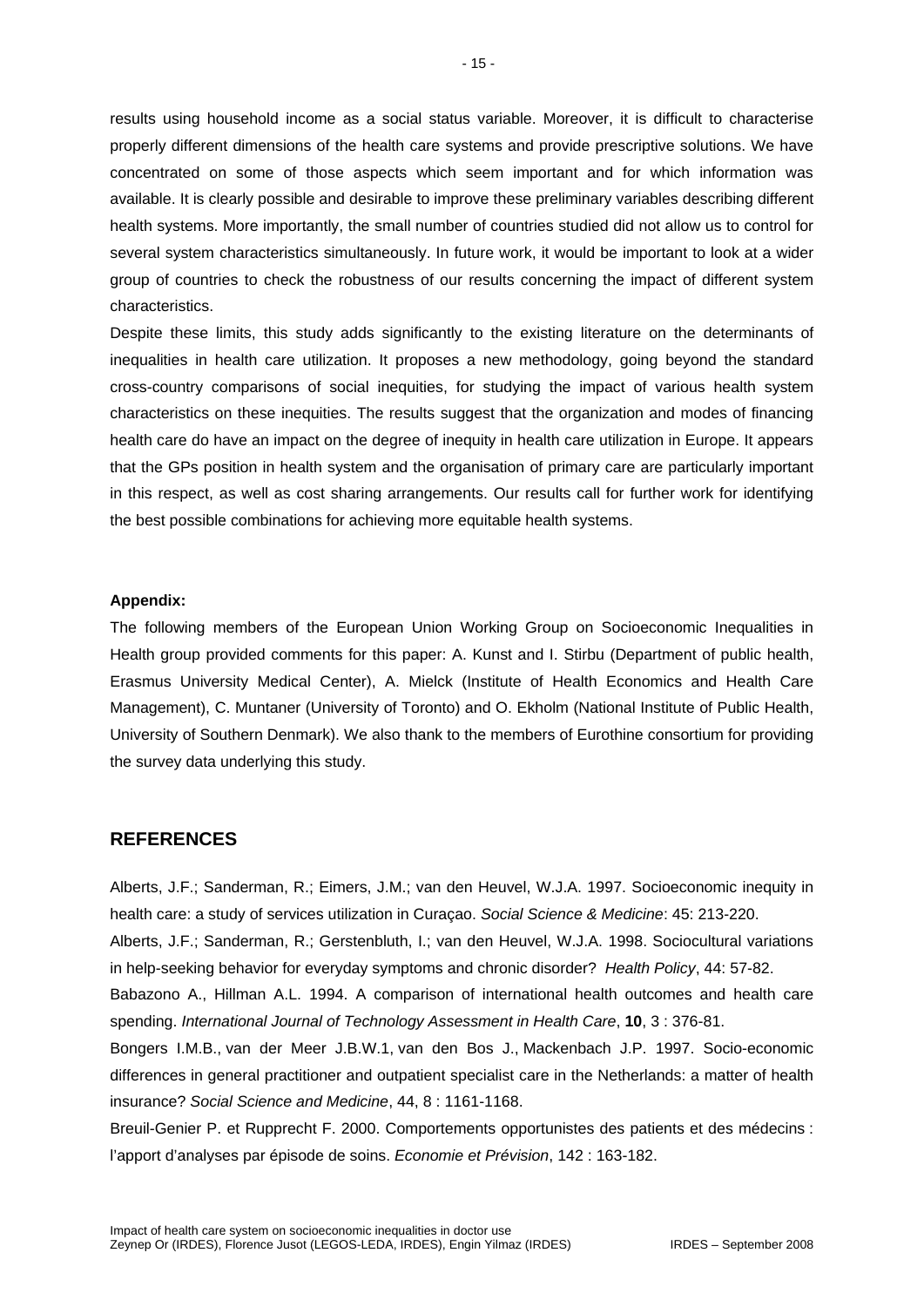Couffinhal A., Dourgnon P., Masseria C., Tubeuf S., van Doorslaer E. 2004. Income-related Inequality in the Use of Medical Care in 21 OECD Countries. *Towards High-Performing Health Systems*, OECD report: 109-165.

Couffinhal A., Dourgnon P., Geoffard P-Y., Grignon M., Jusot F., Lavis J., Naudin F. , Polton D. 2005a. Policies for reducing inequalities in health, what role can the health system play? A European perspective. Part I: Determinants of social inequalities in health and the role of the healthcare system. *Issues in health economics* IRDES, 92.

Couffinhal A., Dourgnon P., Geoffard P-Y., Grignon M., Jusot F., Lavis J., Naudin F. , Polton D. 2005b. Policies for reducing inequalities in health, what role can the health system play? A European perspective. Part II: Experience from Europe*. Issues in health economics,* 93.

Erasmus MC - Rotterdam Netherlands - *Final Eurothine Report* - August 20, 2007.

Ferris T, Chang Y, Perrin J et al. 2002. Effects of removing gatekeeping on specialist utilisation by children in a HMO. *Arch Pediatr Adolesc Med*, 156: 574-579.

Ferris T, Chang Y, Blumenthal D, Pearson S. 2001. Leaving gatekeeping behind- Effects of opening access to specialist for adults in a health maintenance organisation. *N Engl J Med*, 345: 1312-17.

Gosden T, Forland F, Kristiansen IS, *et al*. (2000), Capitation, salary, fee-for-service and mixed systems of payment: effects on the behaviour of primary care physicians. *Cochrane Database of Systematic Reviews*, 3, CD002215.

Gosden T, Pedersen L, Torgerson D. 1999. How should we pay doctors? A systematic rewiew of salary payments and their effect on doctor behaviour. *Q J Med*, 92: 47-55.

Grignon M., Perronnin M., Lavis J.N .2007. Does free complementary health insurance help the poor to access health care? Evidence from France. *Health economics*, 17, 2: 203-219.

Grossman M. 2000. The Human Capital Model. In Culyer A.J., Newhouse J.P. (eds) *Handbooks of Health Economics*, Elsevier: 348-408.

Grubaugh S.G., Santerre R.E. 1994. Comparing the performance of health-care systems: An alternative approach. *Southern Economic Journal*, 60, 4: 1030-42.

Hanratty B, Zhang T, Whitehead M. 2007. How close have universal health systems come to achieving equity in use of curative services? A systematic review". *International Journal of Health Services*, 37, 1: 89-109.

Health Consumer Powerhouse. 2007. Euro Health Consumer Index 2007.

http://www.healthpowerhouse.com/media/Rapport\_EHCI\_2007.pdf

Hodgin D, Merrick L, Horgan C, Garnick D, McLaughlin T. 2007. Does type of gatekeeping model affect access to outpatient specialty mental health services? *Health Service Research*, 42: 104-123.

Jusot F. 2004. Mortalité et inégalités de revenu en France. DELTA working paper, 2004-32.

Kreft, I., Leeuw, J. 1998. *Introducing Multilevel Modelling*. Sage Publications, London

Leu R.E. 1986. The public-private mix and international health care cost. In *Public and Private Health Services*, A.J. Culyer et B. Jonsson (eds.) B. Blackwell: 41-63.

Leyland A.H, Goldstein H. (eds). 2001. *Multilevel Modelling of Health Statistics*, John Willey & Sons, New York.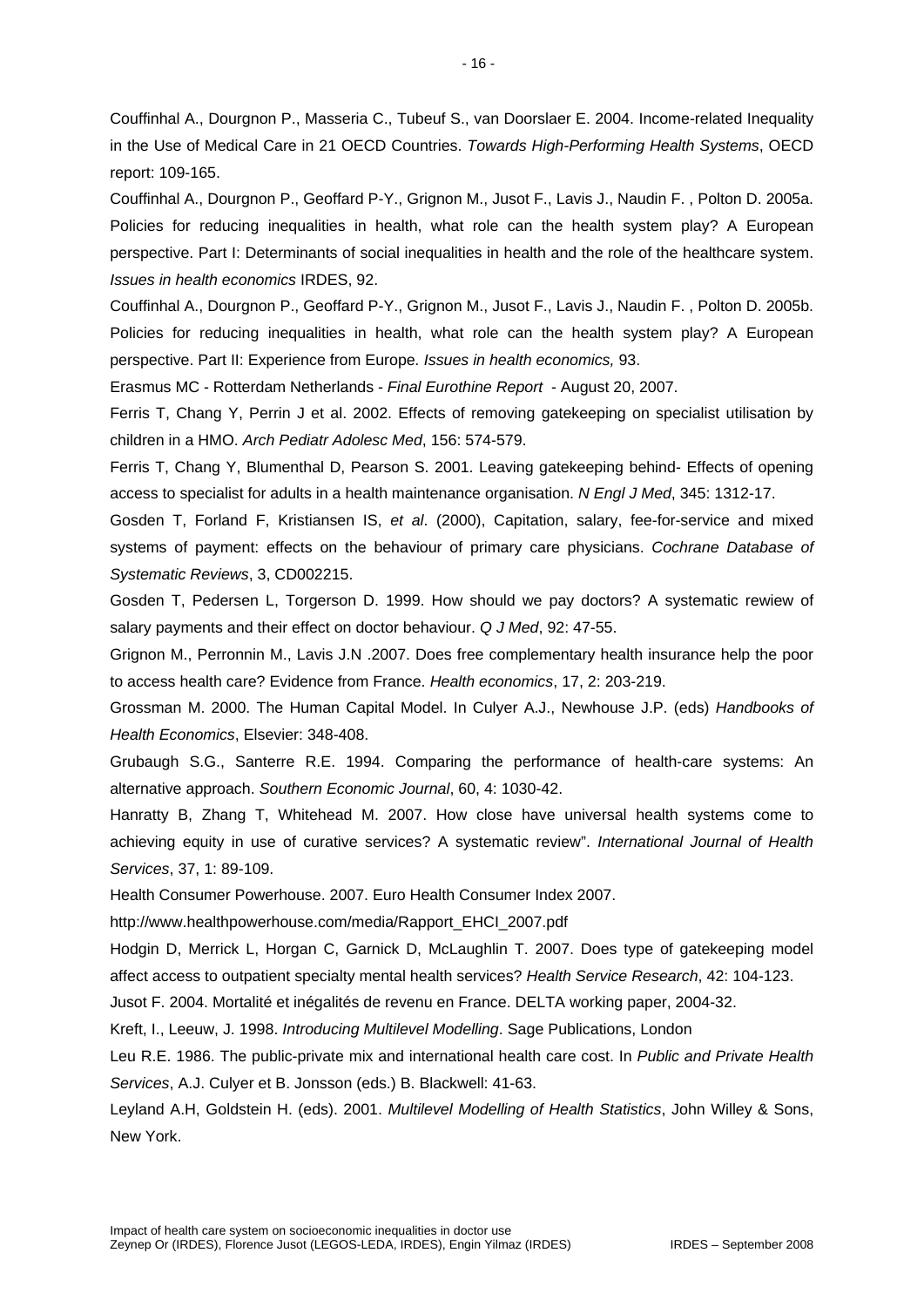Lucas-Gabrielli V., Nabet N., Tonnellier F. 2001. Les soins de proximité : une exception française ? *Questions d'économie de la santé*, Analyses, 39.

Mackenbach J.P., Stirbu I., Roskam A.J.R., Schaap M.M., Menvielle G., Leinsalu M., Kunst A.E. 2008. Socioeconomic Inequalities in Health in 22 European Countries. *N Engl J Med* 358: 2468-2481.

Mitchell J, Gaskin D. 2007. Caregivers' rating of access: Do children with special health care needs fare better under fee-for-service or partially capitated managed care? *Medical Care*, 45: 146-153.

OECD (Organisation for Economic Cooperation and Development) 1994. Health Care Reform Controlling Spending and Increasing Efficiency. *Economics Department Working Papers*, 149, Paris, **OECD** 

Or Z. 2001. Exploring the effects of health Care on Mortality Across OECD countries. *OECD Labour Market and Social Policy Working Papers*, 46.

Or Z., Wang J., Jamison D. 2005. International Differences in the Impact of Doctors on Health: A Multilevel Analysis of OECD Countries. *Journal of Health Economics*, 24: 531-560.

Place M. 1997. The relationship between concentration, patient accessibility and utilisation of services. University of York; Centre for Health Economics; *York Health Economics Consortium*, NHS Centre for Reviews & Dissemination.

Raynaud D. 2003. L'impact de la CMU sur la consommation individuelle de soins. *Etudes et Résultats*, 229.

Reyes H, Perez-Cuevas R, Salmeron J, Tome P, Guiscafre H, and Guitterez G. 1997. Infant mortality due to acute respiratory infections: The influence of primary care process", *Health Policy and Planning*, 12: 214-23.

Starfield B, Shi L, and Macinko J. 2005. Contribution of primary care to health systems and health. *The Milbank Quarterly*, 83, 3 : 457-502.

Van Doorslaer E, Koolman X. 2004. Explaining income-related inequalities in doctor utilisation in Europe. *Health Economics*, 13, 7 :629-647.

Van Doorslaer E., Masseria C. and the OECD Health Equity Research Group Members. 2004. Income-Related Inequality in the Use of Medical Care in 21 OECD Countries. *OECD Health Working Paper,* 14

Van Doorslaer E., Masseria C., Koolman X. for the OECD Health Equity Research Group. 2006. Inequalities in access to medical care by income in developed countries. *Canadian Medical Journal*, 174, 2. doi:10.1503/cmaj.050584.

Van Doorslaer E., Wagstaff A., van der Burg H., Christiansen T., De Graeve D., Duchesne I., Gerdtham Ulf-G., Gerfin M., Geurts J., Gross L. 2000. Equity in the delivery of health care in Europe and the US. *Journal of Health Economics*, 19, 5 : 553-583.

Zukevas S, Hill S. 2004. Does capitation matter? Impacts on access, use and quality. *Inquiry*, 41:316- 335.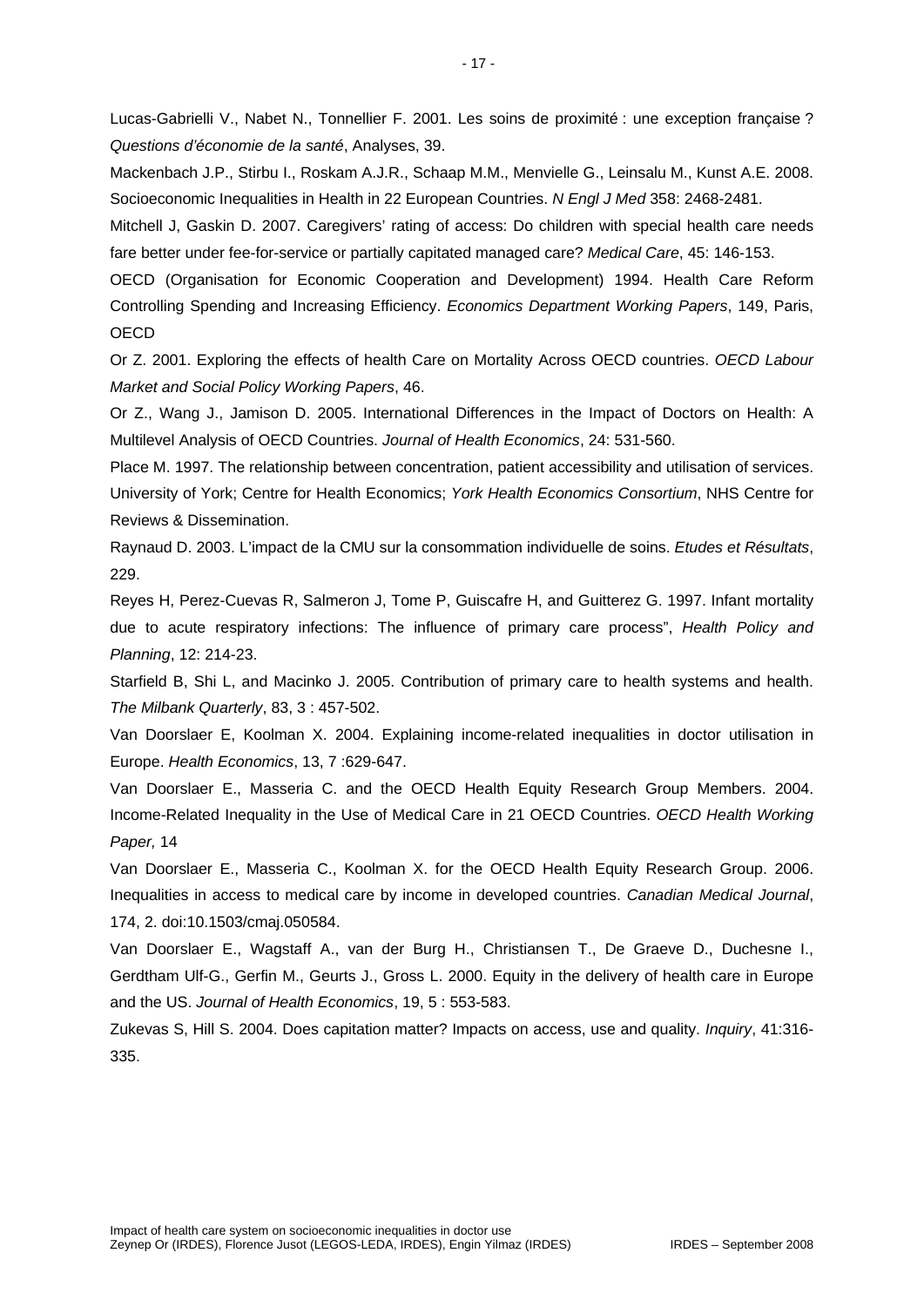#### **Table 1. Survey used by country**

| Country        | Survey name                                             | N<br>$(20 - 64 \text{ years})$ | Survey year |
|----------------|---------------------------------------------------------|--------------------------------|-------------|
| Belgium        | <b>Health Interview Survey</b>                          | 10 910                         | 2001        |
| <b>Denmark</b> | Danish Health and Morbidity Survey 2000                 | 12 4 8 4                       | 2000        |
| England        | English Health Survey 2001                              | 10626                          | 2001        |
| Estonia        | Health Behavior among Estonian Adult Population         | 3 7 4 0                        | 2002/04     |
| France         | 2004 Health, Health Care and Insurance Survey           | 9 2 3 1                        | 2004        |
| Germany        | German National Health Examination and Interview Survey | 5 3 7 1                        | 1998        |
| Hungary        | National Health Interview Survey Hungary                | 3823                           | 2003        |
| <b>Irland</b>  | Living in Ireland Panel Survey                          | 4 7 0 4                        | 2002        |
| Italy          | Health and health care utilization 1999-2000            | 86 584                         | 2000        |
| Latvia         | <b>Finbalt Health Monitor</b>                           | 3 2 2 2                        | 2002/04     |
|                | Netherlands Permanent Onderzoek Leefsituatie (POLS)     | 9 3 3 9                        | 2003/04     |
| Norway         | Norwegian Survey of Living Conditions                   | 4 7 1 2                        | 2002        |
| Portugal       | National Health Survey (1998/1999)                      | 15 553                         | 1999        |

#### **Table 2. Major health system features\***

|             | Public health<br>Physicians /1 |                             | Out-of-pocket exp. |              |             | GP payment  |            |             | Specialist payment |             |          |
|-------------|--------------------------------|-----------------------------|--------------------|--------------|-------------|-------------|------------|-------------|--------------------|-------------|----------|
|             | 000 habitant                   | expenditure %<br><b>GDP</b> | (% of THE)         | <b>NHS</b>   | Gatekeeping | Capitation  | <b>FFS</b> | Salary      | Capitation         | <b>FFS</b>  | Salary   |
| Belgium     | 4,0                            | 6,5                         | 23,5               | $\theta$     | $\mathbf 0$ | 0           |            | 0           | $\mathbf{0}$       |             | 0        |
| Denmark     | 3,0                            | 6,8                         | 16,3               |              |             | 0,3         | 0,7        | 0           | $\mathbf{0}$       |             | 0        |
| England     | 2,3                            | 5,9                         | 11,8               |              |             |             | $\Omega$   | 0           | 1                  | $\mathbf 0$ | 0        |
| Estonia     | 3,1                            | 4,5                         | 21,3               | $\mathbf{0}$ |             | 0,7         | 0,3        | 0           | $\mathbf{0}$       |             | 0        |
| France      | 3,4                            | 7,9                         | 8,4                | $\mathbf 0$  | 0           | 0           |            | 0           | $\mathbf{0}$       |             | 0        |
| Germany     | 3,4                            | 8,3                         | 10,2               | $\mathbf 0$  | 0           | $\mathbf 0$ |            | 0           | $\theta$           | h           | 0        |
| Hungary     | 3,3                            | 5,4                         | 26,3               | $\mathbf{0}$ | 0,5         | 0,7         | 0,3        | 0           | $\mathbf{0}$       | 0,3         | 0,7      |
| Ireland     | 2,8                            | 4,7                         | 12,5               |              |             | 0,6         | 0,4        | 0           | 0,6                | 0,4         | 0        |
| Italy       | 4,2                            | 5,5                         | 24,9               |              |             | 0,8         | 0,2        | $\mathbf 0$ | 0,8                | 0,2         | 0        |
| Latvia      | 3,0                            | 3,5                         | 42,0               | $\Omega$     |             |             | $\Omega$   | 0           | 1                  | $\mathbf 0$ | $\theta$ |
| Netherlands | 3,6                            | 5,6                         | 8,1                | $\mathbf{0}$ |             | 0,7         | 0,3        | 0           | $\Omega$           | 1           | 0        |
| Norway      | 3,5                            | 7,6                         | 16,2               |              |             | 0,6         | 0,4        | 0           | 0,6                | 0,4         | 0        |
| Portugal    | 3,4                            | 5,7                         | 22,2               |              |             | 0           | 0          |             | $\Omega$           | $\mathbf 0$ |          |

\* Indicators are calculated as an average over three years before the survey year in each country.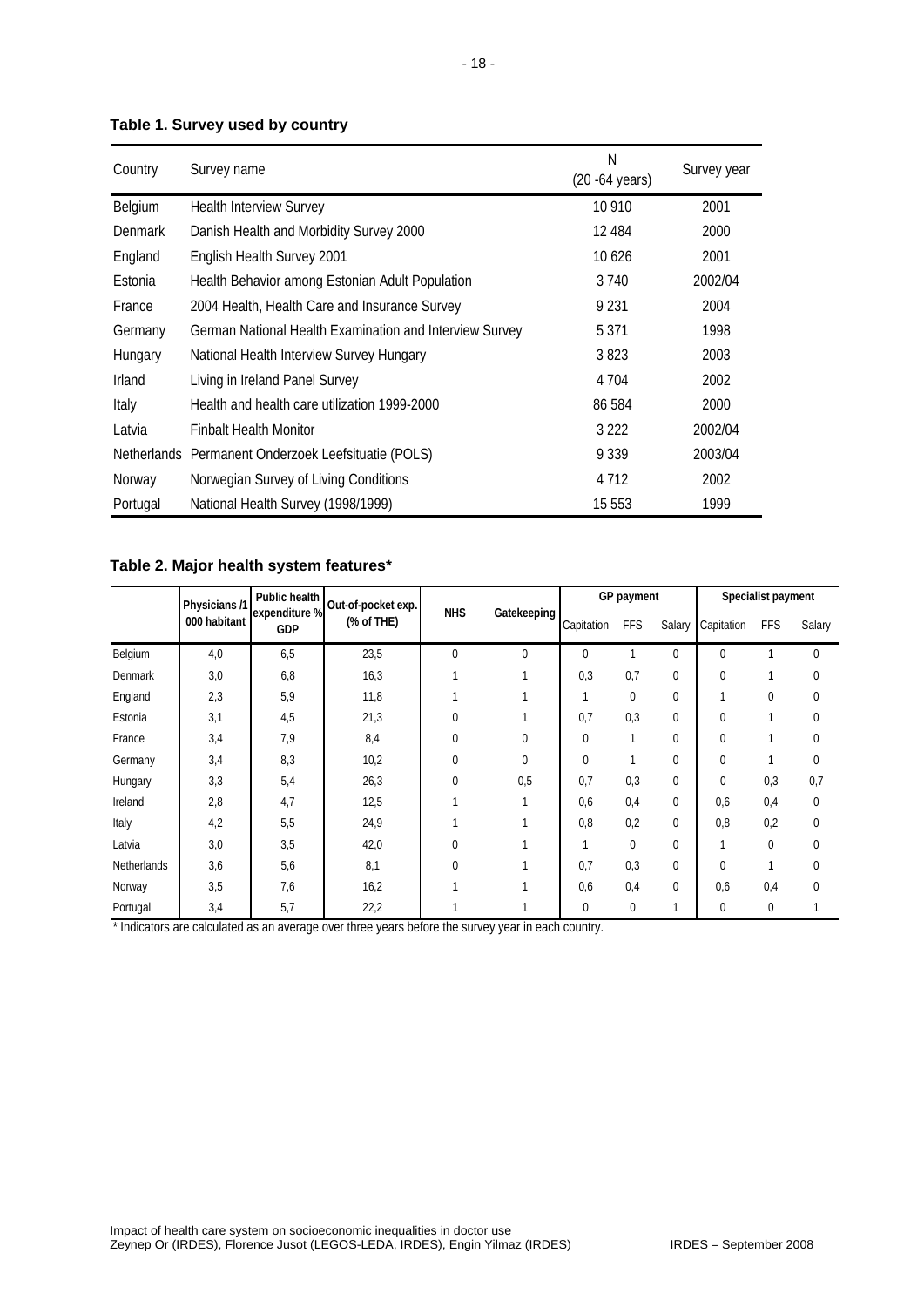|                          | Belgium   | Denmark   | England        | Estonia   | France    | Germany   | Hungary   | Irland    | Italy     | Latvia    | Netherlands | Norway  | Portugal                 |
|--------------------------|-----------|-----------|----------------|-----------|-----------|-----------|-----------|-----------|-----------|-----------|-------------|---------|--------------------------|
| <b>Visit to GP</b>       |           |           |                |           |           |           |           |           |           |           |             |         |                          |
| Education                |           |           |                |           |           |           |           |           |           |           |             |         |                          |
| No / only primary        | Ref.      | Ref,      | Ref.           | Ref,      | Ref.      | Ref.      | Ref.      | Ref.      | Ref,      | Ref.      | Ref.        |         | Ref,                     |
| Lower secondary          | 1.03      | 1.11      | 0,96           | 1.09      | $1,29**$  | 0,95      | $1,27**$  | 1.05      | 0,98      | 0.91      | 1, 11       | Ref,    | $1,27***$                |
| Upper secondary          | 1.07      | $1,12*$   | 0,92           | $1.31***$ | $1.4***$  | 0,85      | $1,29**$  | 1.07      | 1.01      | 1.01      | 1.11        | 0,88    | $1.42***$                |
| Tertiary                 | 0,92      | 1,05      | $0.85*$        | $1,28*$   | $7.51***$ | $0.64***$ | $1,7***$  | 1,02      | $0.85***$ | 1,18      | 1,07        | $0.79*$ | $1,53***$                |
| Pseudo R2                | 0,0570    | 0,0550    | 0,0545         | 0,0389    | 0,0490    | 0,0175    | 0,0531    | 0,0811    | 0,0485    | 0,0297    | 0,0354      | 0,0495  | 0,0665                   |
| Percent pairs concordant | 64,4      | 64,5      | 65,3           | 63,1      | 64,8      | 58,3      | 65,8      | 68,4      | 65,2      | 60,9      | 61,7        | 63,7    | 66,9                     |
| Visit to specialist      |           |           |                |           |           |           |           |           |           |           |             |         |                          |
| Education                |           |           |                |           |           |           |           |           |           |           |             |         |                          |
| No / only primary        | Ref.      | Ref,      |                | Ref.      | Ref,      | Ref.      | Ref,      | Ref.      | Ref,      | Ref.      | Ref,        |         | $\overline{\phantom{a}}$ |
| Lower secondary          | $1.2***$  | 1.22      | $\overline{a}$ | $1,32***$ | $1.58***$ | $1.55***$ | 1.17      | $1,29**$  | $1,2***$  | $1.35***$ | $1.29**$    | Ref,    | $\overline{\phantom{a}}$ |
| Upper secondary          | 1,29***   | $1,35***$ | $\overline{a}$ | $1.41***$ | $2.23***$ | $7.9***$  | $1,34***$ | $1.37***$ | $1.5***$  | $1.5***$  | $1,28**$    | 1,16    | $\sim$                   |
| Tertiary                 | $1.67***$ | $7.8***$  | ۰              | $1.94***$ | $3.27***$ | $1.86***$ | $2.01***$ | $1.58***$ | $1,48***$ | $2.9***$  | $1,25***$   | 1,19    | $\overline{\phantom{a}}$ |
| Pseudo R2                | 0.0485    | 0.0489    | $\sim$         | 0.0441    | 0.1093    | 0.1143    | 0,0883    | 0,0822    | 0.0442    | 0.0742    | 0,0490      | 0,0292  | $\overline{\phantom{a}}$ |
| Percent pairs concordant | 65,4      | 65,8      |                | 63,9      | 71,7      | 72,5      | 69,5      | 68,1      | 65,4      | 67,9      | 63,1        | 61,7    |                          |

**Table 3. Educational inequalities in GP and specialist visits: logistic regressions by country 1** 

<sup>1</sup> All the equations control for age, sex, self reported health, BMI and place of residence.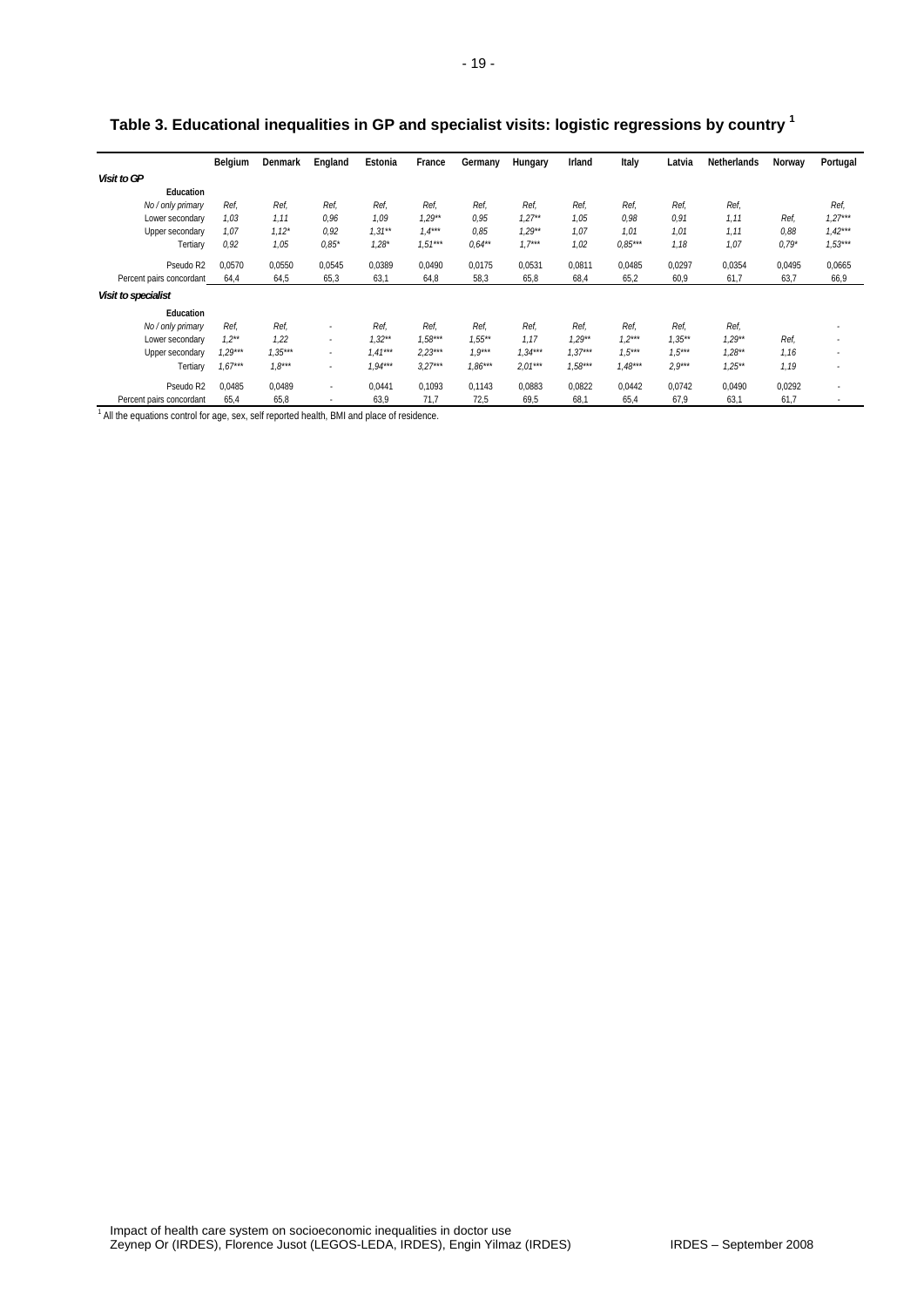|                         | Specialist visit <sup>1</sup> | $GP$ visit <sup>1</sup> |
|-------------------------|-------------------------------|-------------------------|
| Sex                     | Odds ratio                    |                         |
| Men                     | Ref.                          | Ref.                    |
| Women                   | $1,98***$                     | $1,52***$               |
| Age                     |                               |                         |
| 20-24 years             | Ref.                          | Ref.                    |
| 25-29 years             | $1,11***$                     | 0,99                    |
| 30-34 years             | $1,08**$                      | 0,97                    |
| 35-39 years             | 1,03                          | $0,88***$               |
| 40-44 years             | 1,01                          | $0.88***$               |
| 45-49 years             | $1,09***$                     | 0,98                    |
| 50-54 years             | $1,17***$                     | $1,09***$               |
| 55-59 years             | $1,23***$                     | $1,17***$               |
| $60-64$ years           | $1,31***$                     | $1,39***$               |
| Education               |                               |                         |
| No / only primary       | Ref.                          | Ref.                    |
| Lower secondary         | $1,22***$                     | $1,07*$                 |
| Upper secondary         | $1.4***$                      | $1,11***$               |
| Tertiary                | $1,72***$                     | 1,08                    |
| Place of residence      |                               |                         |
| Urban                   | $1,13***$                     | 1,02                    |
| Rural                   | Ref.                          | Ref.                    |
| <b>Body Mass Index</b>  |                               |                         |
| Underweight             | 0,98                          | 0,98                    |
| Normal                  | Ref.                          | Ref.                    |
| Overweight              | 1,01                          | $1,14***$               |
| Obese                   | 0,99                          | $1,31***$               |
| Self assessed health    |                               |                         |
| Good                    | Ref.                          | Ref.                    |
| Less than good          | $2,56***$                     | $2,59***$               |
| <b>Recall Period</b>    |                               |                         |
|                         | $1,18***$                     | $1,22***$               |
| Variance:               |                               |                         |
| Intercept (Country)     | $0.73***$                     | $0.34***$               |
| Education               |                               |                         |
| Lower secondary         | 0,01                          | $0,01***$               |
| Upper secondary         | $0.03***$                     | $0,01***$               |
| Tertiary                | $0.15***$                     | $0.07***$               |
| Median Odds Ratio (MOR) | 2,25                          | 1,74                    |

**Table 4. Determinants of GP and specialist visits: multi-level regressions** 

<sup>1</sup> The coefficients are translated into Odds ratios.

\*Significant at 10%, \*\*significant at 5%, \*\*\*significant at 1%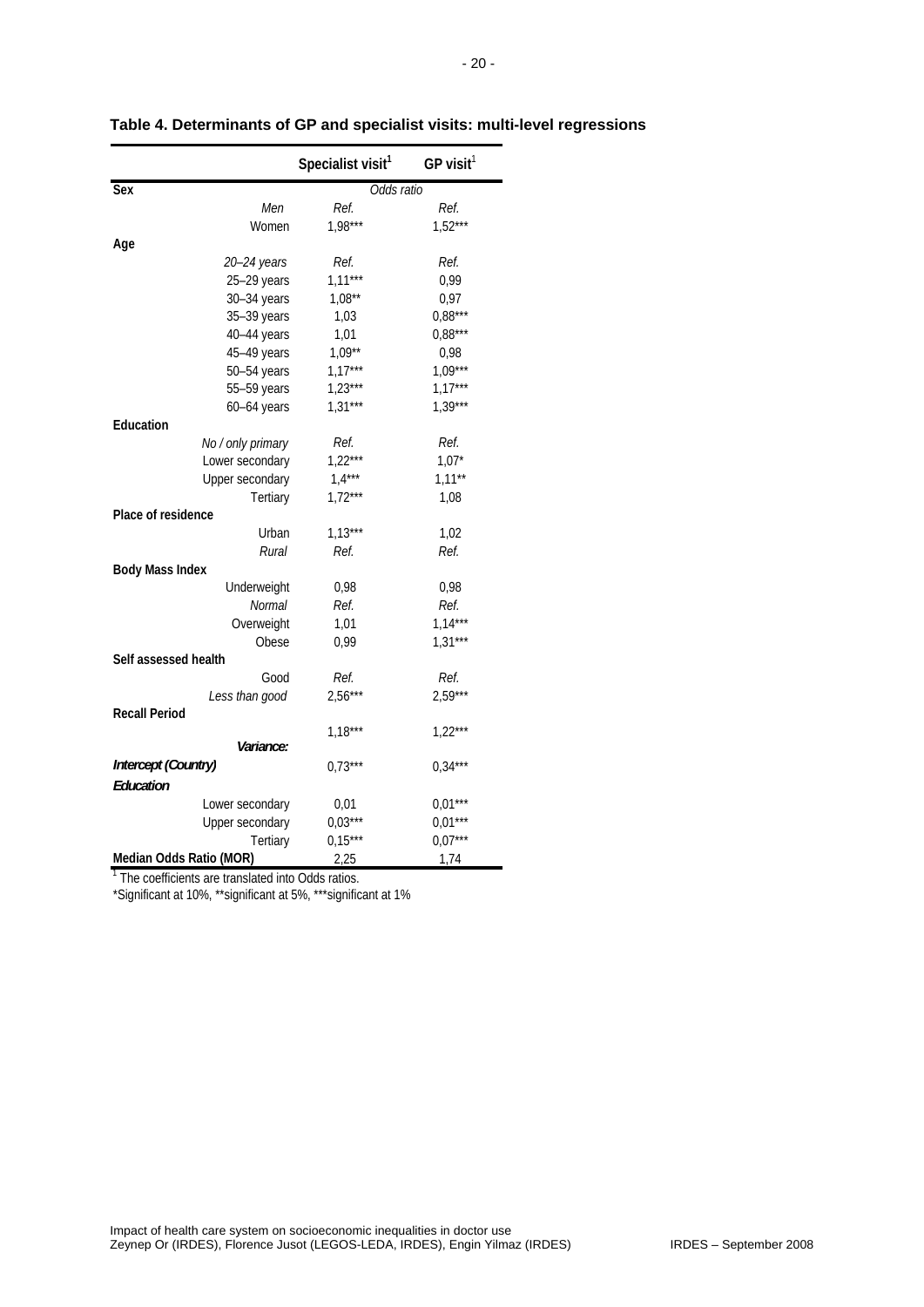|                                               |            | <b>Specialist</b>     |                                   | GP                |                       |                                   |  |
|-----------------------------------------------|------------|-----------------------|-----------------------------------|-------------------|-----------------------|-----------------------------------|--|
|                                               | Odds Ratio | Variance<br>intercept | Variance<br>tertiary<br>education | <b>Odds Ratio</b> | Variance<br>intercept | Variance<br>tertiary<br>education |  |
| Health care system characteristics            |            |                       |                                   |                   |                       |                                   |  |
| National Health Service                       | $0.63***$  | $0.66***$             | $0.12***$                         | 0,97              | $0.34***$             | $0.07***$                         |  |
| Gatekeeping                                   | $0.74***$  | $0.69***$             | $0,16***$                         | 1,05              | $0.34***$             | $0.07***$                         |  |
| Out of pocket (% total expenditure on health) | $1,02**$   | $0.73***$             | $0.09***$                         | $1,01*$           | $0.33***$             | $0.06***$                         |  |
| Public health expenditure (% GDP)             | 0,93       | $0.74***$             | $0,14***$                         | $0.92***$         | $0.32***$             | $0.06***$                         |  |
| Practicing physicians                         | 0,80       | $0.73***$             | $0,14***$                         | 0.95              | $0.33***$             | $0.07***$                         |  |
| Capitation                                    | 0,95       | $0.72***$             | $0,16***$                         | 0.91              | $0.35***$             | $0.02***$                         |  |
| Salary_GP                                     |            |                       | $\blacksquare$                    | $1,31***$         | $0.33***$             | $0.08***$                         |  |

# **Table 5. Impact of health system characteristics on social inequalities in Health care use 1,2**

1. Health system variables are introduced to explain the coefficient of "Tertiary education" (see equation 4)

2. All the equations control for age, sex, education, Self assessed health, BMI, place of residence and the recall period

\*Significant at 10%, \*\*significant at 5%, \*\*\*significant at 1%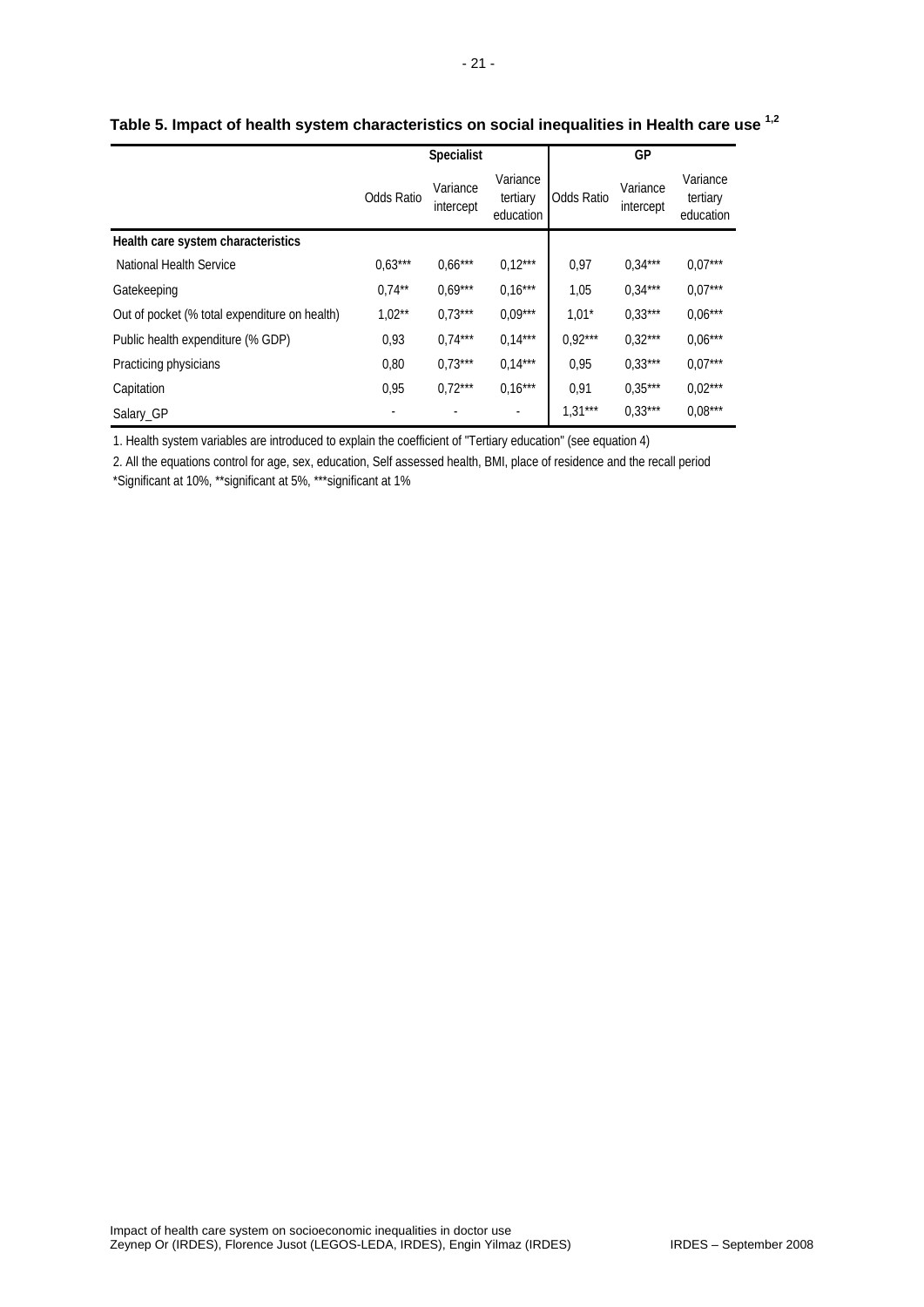